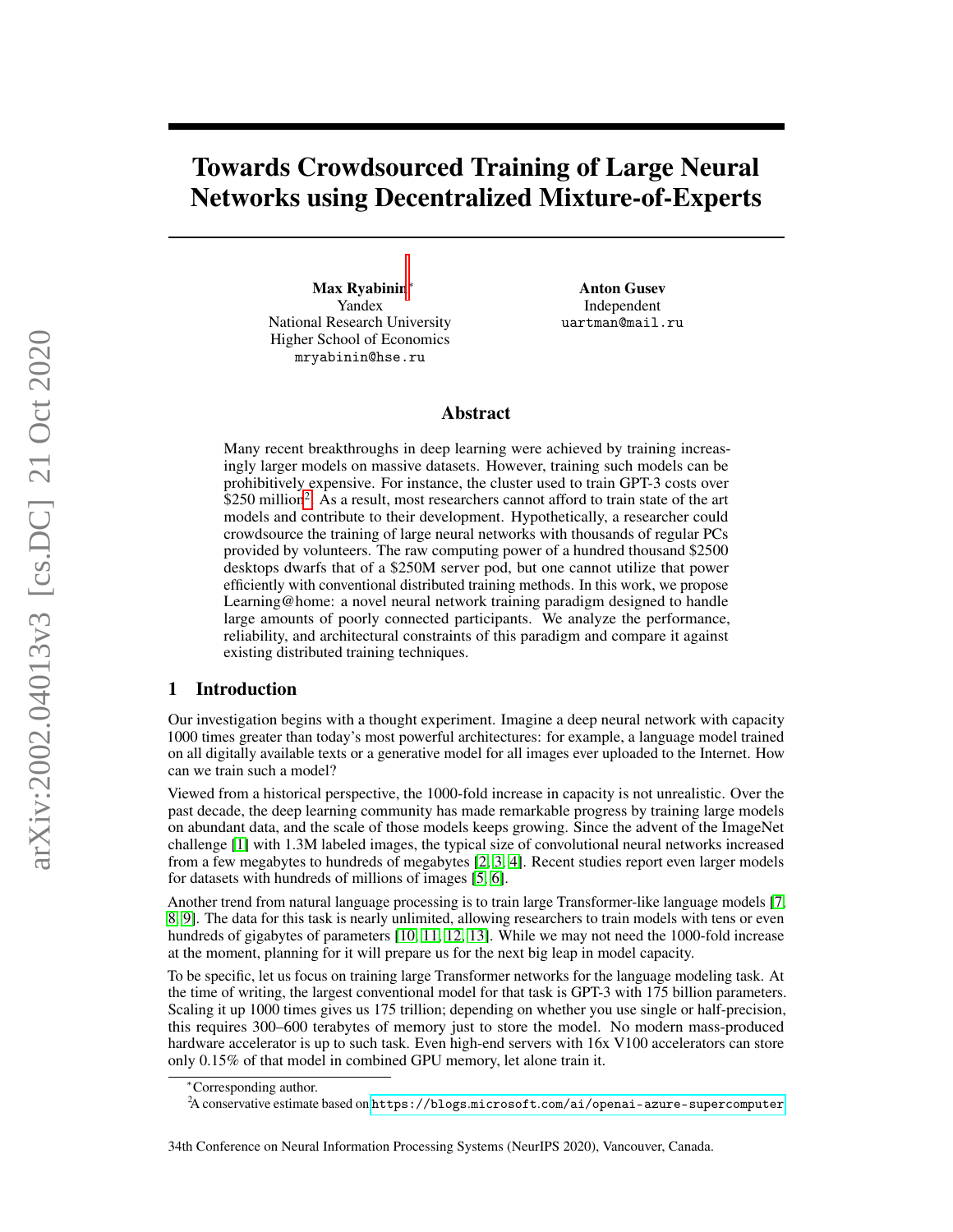The dominant way of growing neural network size has so far been to scale up: deploy more powerful computational accelerators in specialized tightly interconnected clusters. However, this approach will only work up to a point. Models such as T-NLG [\[13\]](#page-10-12) and Megatron-LM [\[11\]](#page-10-10) were already trained on DGX-SuperPOD — a supercomputer with hundreds of Tesla V100 GPUs spread over tens of servers. As for GPT-3 [\[10\]](#page-10-9), a single *training run* was estimated to cost 4.6 – 12 million dollars [\[14,](#page-10-13) [15\]](#page-10-14).

Even today, the need for costly hardware weighs heavily on the research community. Most researchers cannot contribute to the development of large neural networks because conducting the necessary experiments would be too expensive for them. If we continue to increase the model size by scaling up, eventually the only labs that can conduct competitive research will be those with massive budgets.

However, there is another solution: to scale out. Instead of using a supercomputer, researchers could crowdsource the computation from volunteers with regular PCs. This paradigm is known as volunteer computing and was successfully applied to solve problems in biology [\[16\]](#page-10-15), high energy physics [\[17\]](#page-10-16) and other subject areas. While a single volunteer PC may be slow and unreliable, the combined floating-point performance of such projects is on par with largest supercomputers [\[18\]](#page-10-17).

The main challenge of volunteer computing is how to utilize this performance. Unlike server pods, consumer-grade PCs communicate over the Internet, which is significantly slower, especially in terms of latency. They are also more prone to failures as they lack many reliability features of their server-grade counterparts. Therefore, volunteer computing was traditionally used for tasks that have high computation to communication ratio and can recover from individual node failures.

Unfortunately, existing paradigms of distributed training require nodes to continuously transfer large amounts of intermediate data [\[19,](#page-11-0) [20\]](#page-11-1), making them unsuitable for volunteer computing. In this work, we take a different approach. Instead of adopting the existing distributed training strategies, we identify the advantages of volunteer computing and design a new strategy that capitalizes on them.

We summarize the contributions of our paper as follows:

- We propose Decentralized Mixture of Experts (DMoE) — a layer designed for training with vast amounts of unreliable consumer-grade hardware;
- We describe a framework for training large neural networks composed of DMoE layers;
- We confirm the efficiency and reliability of this approach using formal guarantees and experiments;
- The PyTorch source code that can be used to repro-duce our results is available online<sup>[3](#page-1-0)</sup>.



<span id="page-1-3"></span>Figure 1: High-level scheme of Decentralized Mixture of Experts. See Section [3](#page-4-0) for details.

## 2 Related work

#### <span id="page-1-2"></span>2.1 Volunteer computing

Using volunteer hardware has long been a viable alternative to high-performance computing. Since the development of BOINC [\[21\]](#page-11-2) research organizations with sufficient public outreach have been able to run massive scientific computations on devices provided by volunteers. Successful projects such as Folding@home can have over  $10^5$  active participants, rivaling the floating-point performance of world's fastest supercomputers<sup>[4](#page-1-1)</sup>. In fact, Folding@home was the first "supercomputer" to reach both 1 and 10 petaflops milestones [\[22\]](#page-11-3).

However, unlike traditional HPC, the volunteer nature of these projects imposes some additional limitations. First, the majority of volunteers are only available part-time. For instance, a participant can provide an office workstation that only contributes compute outside of business hours. Second, volunteer hardware is heterogeneous: different nodes may have different performance, memory limits, and even operating systems. Finally, participants usually communicate over the Internet, which is 2–3 orders of magnitude slower than typical HPC connections. As a result, both compute nodes and communication channels are not nearly as reliable as in traditional supercomputers.

<span id="page-1-1"></span><span id="page-1-0"></span> $^3$ https://github.[com/mryab/learning-at-home](https://github.com/mryab/learning-at-home)

<sup>&</sup>lt;sup>4</sup>In January 2019, Folding@home reported 146,091 teraflops; in November 2019, the top-1 supercomputer "Summit" reported 148,600 teraflops; see top500.[org/lists/2019/11](top500.org/lists/2019/11) .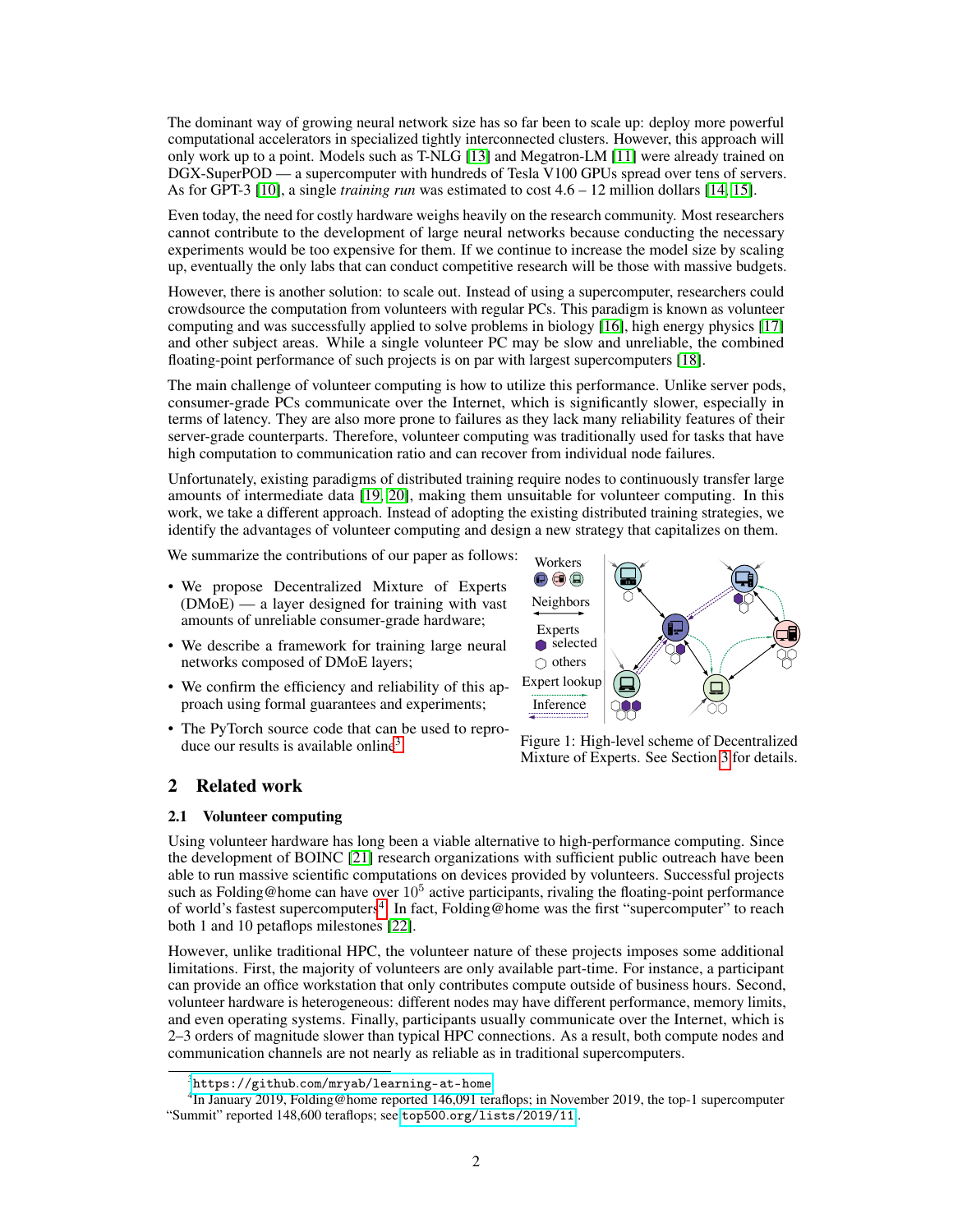Due to the limitations mentioned above, volunteer computing works best for tasks that can be split into many independent chunks. A single Folding@home task is to run a physical simulation of a protein for a specified number of frames. Together, volunteers can perform hundreds of thousands of concurrent tasks and only need to communicate with the server to submit their results. Other projects like SETI@home and Einstein@home follow a similar pattern.

Based on the existing volunteer computing projects, we formulate the following usage scenario:

- Large pool of weak computers: the infrastructure consists of  $10^3 \sim 10^6$  heterogeneous PCs<sup>[5](#page-2-0)</sup>;
- Communication: nodes communicate with speed and reliability of a home internet connection<sup>[6](#page-2-1)</sup>;
- Frequent node failures: a compute node may fail to process a task for a variety of reasons. We expect 5–20% of computers to have at least one failure a day under normal operating conditions.

#### 2.2 Distributed training

To analyze the existing distributed training approaches from the perspective of volunteer computing, we broadly divide them into several categories.

Synchronous data parallel training [\[25\]](#page-11-4). Each worker stores a copy of model parameters, computing gradients for a fraction of the training batch. The gradients are then averaged across workers and applied to the model, making up the same update on all machines. Due to its simplicity and scalability, this method has been widely used to reduce the training time of large neural networks to the order of minutes [\[26,](#page-11-5) [27\]](#page-11-6).

However, with low-end or midrange hardware it is not always possible to store the entire model on each worker. In addition, gradient communication, even when overlapped with computation, requires a high-speed connection between all participants, often faster than hundreds of megabytes per second, which is unrealistic when considering typical household Internet connections.

Asynchronous training [\[28,](#page-11-7) [29\]](#page-11-8) usually involves a single parameter server and multiple compute nodes fetching the latest parameters, processing batches, and submitting updates back to the server. This technique improves worker throughput, but this improvement comes at a cost. If several workers submit simultaneous updates, they might get applied in an arbitrary order, which leads to the issue of *stale gradients* [\[30\]](#page-11-9) and possibly hinders model convergence.

**Model parallel training.** Each node stores a fraction of model layers, each training batch is processed by all nodes in a sequential order determined by the layer distribution scheme. The training batch can be divided into several micro-batches and processed in a pipeline fashion, significantly increasing hardware utilization [\[4,](#page-10-3) [31,](#page-11-10) [32,](#page-11-11) [33\]](#page-11-12).

Unlike the two previous paradigms, this method allows training models that exceed the memory limit of any individual worker. Notable examples of successful model parallel training for large neural networks are [\[4\]](#page-10-3) and [\[11\]](#page-10-10), yet these systems also have a high-speed network between workers. On top of that, model parallelism is highly vulnerable to node and network failures: if a single worker in a chain turns off or stops sending outputs, the training stops entirely.

It is possible to combine data and model parallelism to mitigate the outlined issues to some degree, but the requirement for fast worker interconnect holds even in that case. In light of this, the method we design has to maintain high throughput even in the presence of slow and unreliable network connections, possibly sacrificing the latency (time to process a given batch) as a necessary tradeoff.

This constraint may be justified by the following observation: the wall-clock training time of a neural network (with model and optimizer fixed) mostly depends on how many batches it processes per second. As we show in Section [4.2,](#page-7-0) the effect of stale gradients can be mitigated with the right architecture. We summarize the desired properties in Table [1.](#page-3-0)

Federated learning. The problem of utilizing large quantities of consumer devices for training a single model has also been discussed within the context of data-private learning. Federated learning [\[34\]](#page-11-13) attempts to mitigate the issue by keeping the data on devices, training a local version of the model, and sending only the parameter updates. These updates are encrypted so that the server can only decrypt their average across several devices.

<span id="page-2-0"></span> $5$ Typical specifications: 2–8 CPU cores, 4–16GB RAM, and a single customer-grade GPU with 2–12GB of memory and 4–14 float32 TFLOPS (based on [https://pcpartpicker](https://pcpartpicker.com).com and [https://techpowerup](https://techpowerup.com).com)

<span id="page-2-1"></span> $6$ We assume 20–250ms latency and 100Mbps symmetric bandwidth,  $0.33\%$  packet loss based on [\[23,](#page-11-14) [24\]](#page-11-15)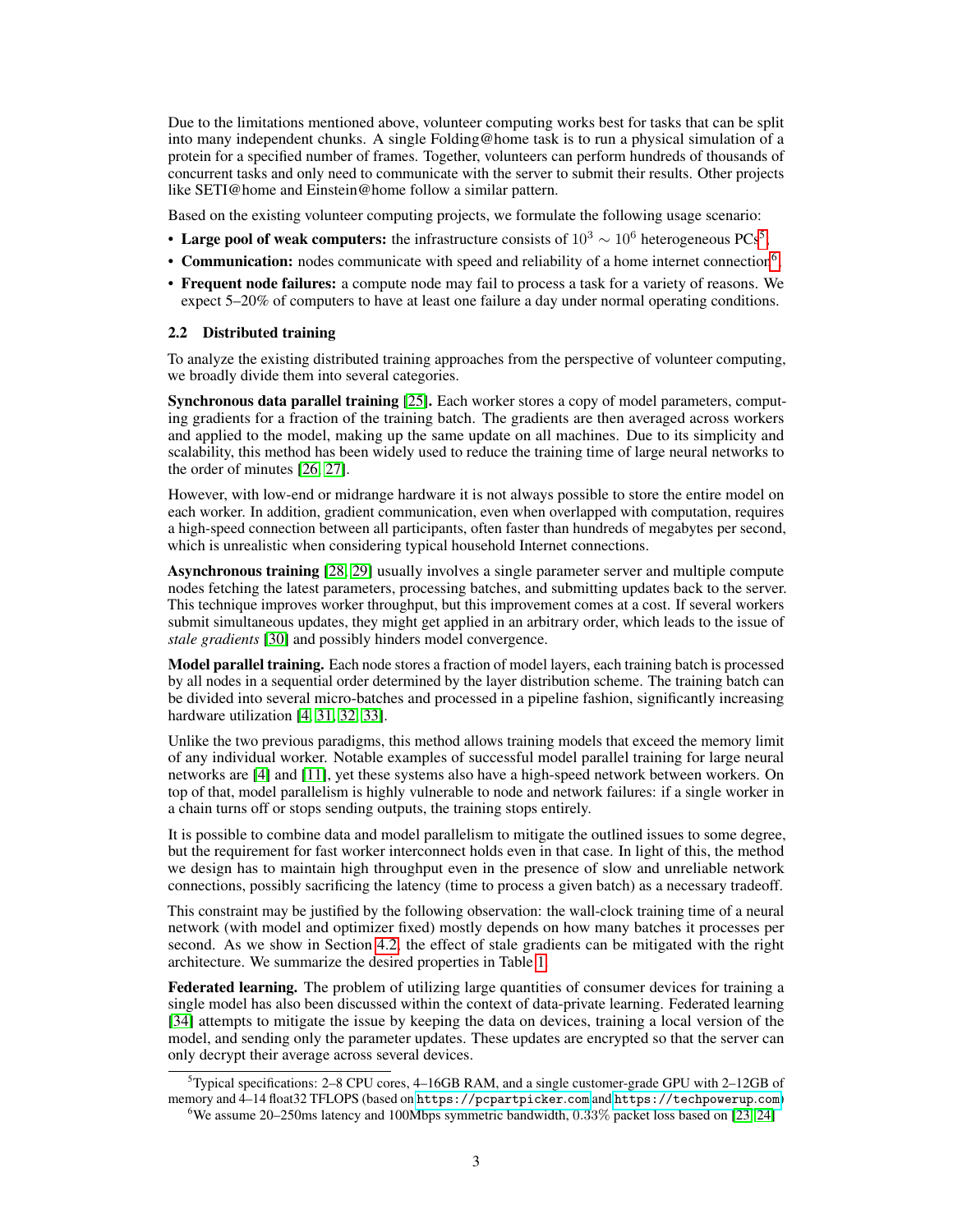<span id="page-3-0"></span>Table 1: Comparison of distributed training schemes in the volunteer computing context. "Desired" denotes the algorithm with properties that would be beneficial for this setting. "Only workers" means that the system has central components that are not fault-tolerant.

| Training method | Model         | <b>Training</b><br>size limit throughput | Scalability | Fault tolerance |                | <b>Network</b><br>hot-join Bandwidth Latency |     |
|-----------------|---------------|------------------------------------------|-------------|-----------------|----------------|----------------------------------------------|-----|
| Data parallel   | Worker        | <b>High</b>                              | Medium      | Full            | Yes            | High                                         | Low |
| Asynchronous    | Worker        | High                                     | High        | Only workers    | Yes            | Medium                                       | Any |
| Model parallel  | <b>System</b> | Medium                                   | Low         | No              | N <sub>0</sub> | High                                         | Low |
| Federated       | Worker        | Low                                      | High        | Only workers    | Yes            | Low                                          | Any |
| Desired         | <b>System</b> | High                                     | High        | Full            | Yes            | Low                                          | Any |

Unsurprisingly, federated learning sacrifices performance for privacy. Secure aggregation procedures [\[35\]](#page-11-16) require multiple workers to communicate and scale quadratically with their number. These properties hardly align with the scenario from Section [2.1,](#page-1-2) making federated learning a poor fit for jointly training large models.

Deep learning with volunteer computing. To the best of our knowledge, there are three projects that use volunteer computing for training neural networks. The first work [\[36\]](#page-11-17) leverages volunteer resources for evaluation of CNN architectures generated by evolution algorithms; each model is trained on a single device. The second study [\[37\]](#page-11-18) relies on standard asynchronous training and is therefore inapplicable to models that do not fit into a single consumer-grade GPU. Moreover, the architecture described in that study is only partially decentralized, relying on a centralized parameter server that communicates with all nodes. Lastly, the project known as Leela Chess Zero [\[38\]](#page-11-19), relies on volunteer hardware to play massive amounts of chess games for generating self-play data used in reinforcement learning. However, the model itself is trained on a single central server.

Our primary insight from this section is that existing methods for training general large neural networks do not fit well into the volunteer computing scenario. However, there is a subclass of deep learning architectures which is much better suited for this task.

## 2.3 Mixture-of-Experts

Mixture-of-Experts (MoE) was first proposed almost three decades ago as a method to train multiple neural networks ("experts") for a common task [\[39\]](#page-12-0). The intent is for each expert to specialize in making predictions for a small subset of data. Presented with an input, MoE first determines which experts are best suited to process that input using a separate *gating function*. Then it applies the chosen experts and aggregates their outputs into the final prediction. This work has sparked many follow-ups that reveal different MoE structures [\[40,](#page-12-1) [41,](#page-12-2) [42,](#page-12-3) [43\]](#page-12-4) and individual expert types [\[44,](#page-12-5) [45\]](#page-12-6).

A subsequent study [\[46\]](#page-12-7) demonstrates that Mixture-of-Experts can be used as a layer within larger neural networks and trained jointly by backpropagation. Depending on the task, individual experts can utilize convolutional, recurrent, or other specialized layers. Such MoE can have a large number of experts, but it only needs to compute a few of them to process any given input.

Shazeer et al. [\[47\]](#page-12-8) (and later [\[48\]](#page-12-9)) brought that idea to the extreme by training "outrageously" large mixtures with thousands of experts. The drastic increase in capacity allows authors to achieve superior performance in large-scale machine translation and language modeling. The paper also addresses problems that arise with increased mixture size. When trained naïvely, the gating function learns to use a small fraction of available experts for all inputs, not taking full advantage of the available capacity. The authors alleviate this issue by adding a regularization term that promotes "load-balancing" across all experts.

However, scaling this approach from thousands to millions of experts reveals additional problems in the design of a gating function. In order to choose the most appropriate experts for the task, MoE predicts a "priority" value for each expert and selects the ones with the highest priority. As the number of experts approaches millions, such a gating function itself becomes computationally intractable, especially in our decentralized setting.

A popular solution to this problem is to structure the set of experts in a search-friendly way. For instance, Hierarchical Mixture-of-Experts [\[40\]](#page-12-1) organizes experts in a tree-like structure. Selecting the best experts is then reduced to a beam search over this tree, which scales logarithmically in the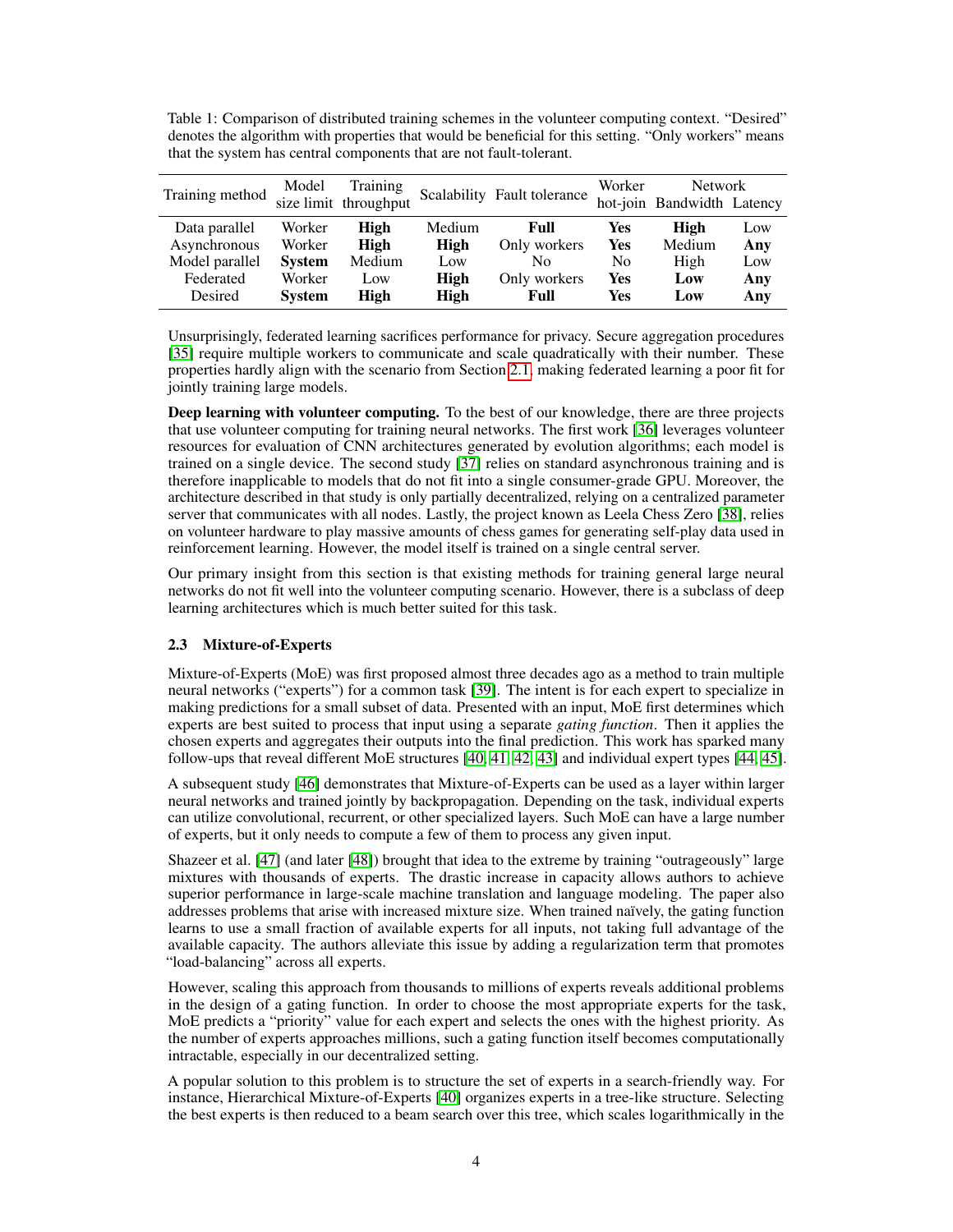number of experts. More recent study by Lample et al. [\[49\]](#page-12-10) explores this idea at scale by organizing over a million keys in a factorized 1024-by-1024 grid. For this grid, the gating function only needs to predict two vectors of size 1024. This work also demonstrates that such layers can benefit Transformer models in the masked language modeling task.

However, these works require a centralized infrastructure for training. When the gating function picks appropriate experts for the input at hand, it must somehow find these experts across all nodes. In our scenario, even maintaining the dynamic "address book" of all active experts would be infeasible for any single participant.

### <span id="page-4-1"></span>2.4 Distributed Hash Tables

Fortunately, there is a way to implement bookkeeping in a decentralized system — the distributed hash table (DHT). This is a family of distributed data structures that store key-value pairs across multiple computers in a network. A single computer within such structure only needs to "know"  $O(\log N)$  out of N computers; at the same time it can look up any key with at most  $O(\log N)$ requests to his peers. There are several DHT variants, but they all have common properties:

- Decentralization: nodes form and maintain DHT without any central coordination;
- Scalability: DHT can scale to millions of active nodes that are continually joining and leaving;
- Fault tolerance: a failure in one or a few nodes does not affect DHT integrity and availability;

A DHT-like protocol was first proposed in 1998 by [\[51\]](#page-12-11) and popularized in early 2000s by four protocols: CAN [\[52\]](#page-12-12), Chord [\[53\]](#page-12-13), Pastry [\[54\]](#page-12-14) and Tapestry [\[55\]](#page-12-15). By far, the most popular DHT variation is Kademlia [\[56\]](#page-12-16) with numerous applications such as BitTorrent, I2P, and Ethereum. A more recent work [\[57\]](#page-12-17) further improves theoretical performance for either lookup time or the number of connections; however, this version is less widespread due to being significantly harder to implement.

## <span id="page-4-0"></span>3 Learning@home

Our main idea is to use the existing properties of mixture-of-experts and distributed hash tables to work around the limitations of volunteer computing. We begin with a method for distributed training of MoE layers, then extend it to provide fault tolerance and decentralized bookkeeping.

## <span id="page-4-3"></span>3.1 Decentralized Mixture-of-Experts

The fundamental building block of our approach is Decentralized Mixture-of-Experts (DMoE) — a layer that contains multiple independent "expert" sub-networks distributed over a pool of workers. In addition to experts, each worker has a gating function: a lightweight sub-network that selects experts depending on the input. Similarly to regular mixture-of-experts, DMoE is a general-purpose layer that can process any input type by using the appropriate experts (e.g., convolutional or attentive).

Workers within the DMoE layer interact using Kademlia DHT protocol (Section [2.4\)](#page-4-1). This DHT stores metadata, such as expert weights and worker status. Figure [2](#page-4-2) explains DMoE inference:

<span id="page-4-2"></span>

Figure 2: Forward and backward passes for Decentralized Mixture of Experts.

This procedure takes at most  $O(k \log N)$  DHT queries to locate the chosen experts and k direct interactions with these experts to do the actual processing. As long as  $k \ll N$ , we can increase the total number of experts without compromising the inference speed. Furthermore, we argue that DMoE layers automatically solve most of the issues that arise in the volunteer computing scenario.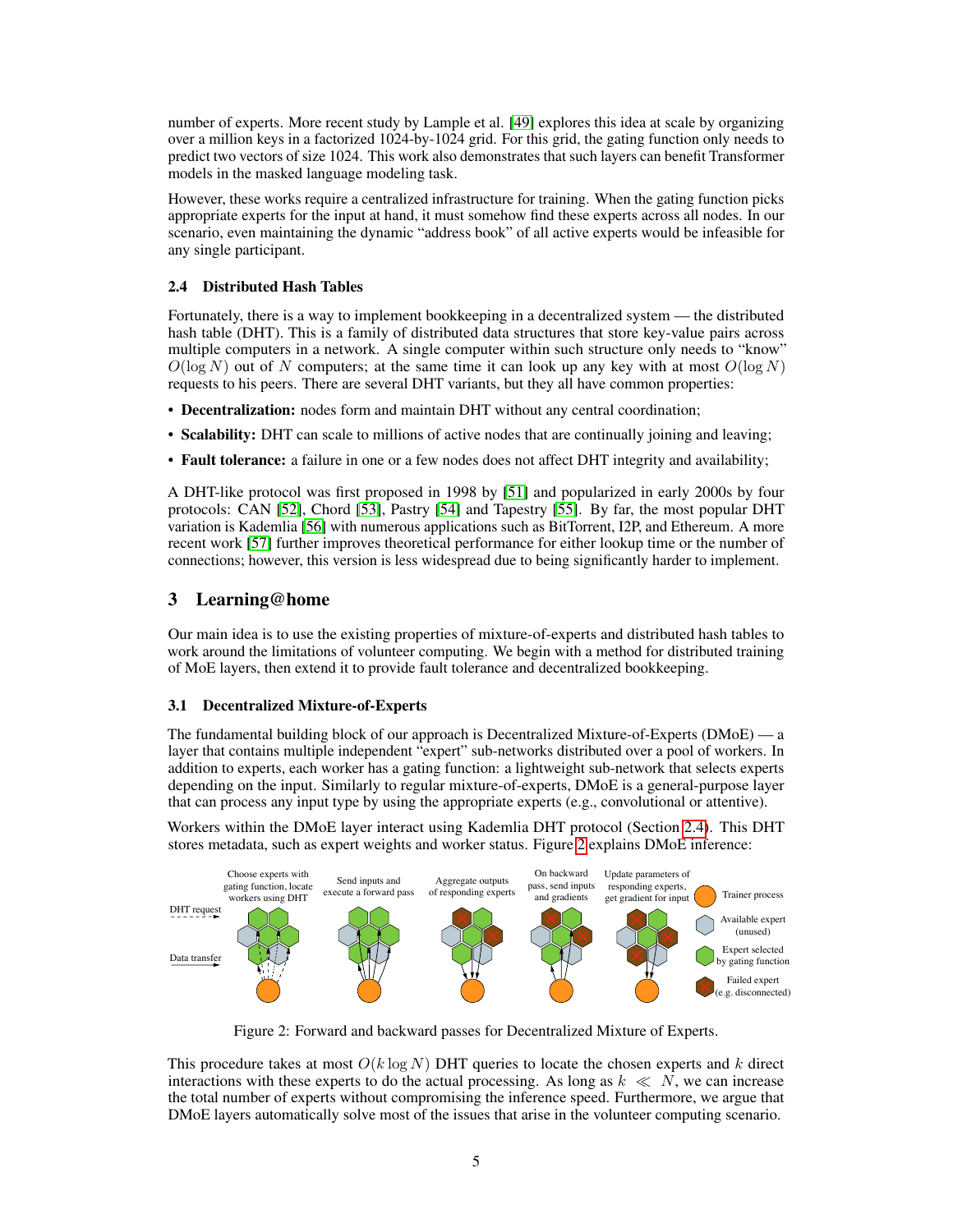**Fault tolerance.** If some of the  $k$  chosen experts fail to respond due to a hardware or network error, DMoE can exclude those experts from averaging. The effect of such exclusion is similar to using Dropout [\[58\]](#page-12-18) with regular mixture-of-experts. As a side effect, training DMoE on a faulty infrastructure will automatically adapt the mixture to the failure points of that infrastructure.

Volunteer hardware. Compute nodes can serve different numbers of experts based on their hardware capabilities. If one node leaves the network, another can take its place by retrieving the latest expert checkpoints from the DHT.

Load balancing. Mixture-of-experts layers can be regularized to balance the rate at which they select each expert in the mixture [\[47,](#page-12-8) [49\]](#page-12-10). Originally designed to improve MoE quality, this regularization has a side-effect of improving resource utilization by balancing computation load between workers.

Asynchronous training. Due to communication latency in distributed systems, a single input can take a long time to process. The traditional solution is to train asynchronously [\[37\]](#page-11-18). Instead of waiting for the results on one training batch, a worker can start processing the next batch right away. This approach can significantly improve hardware utilization at the cost of stale gradients.

Fortunately, Mixture-of-Experts accumulates staleness at a slower pace than regular neural networks. Only a small subset of all experts processes a single input; therefore, two individual inputs are likely to affect completely different experts. In that case, updating expert weights for the first input will not introduce staleness for the second one. We elaborate on this claim in Section [4.2.](#page-7-0)

#### <span id="page-5-0"></span>3.2 Structured Gating Function

Since DMoE can use up to millions of experts, the gating function can no longer iterate over each expert in the mixture. Furthermore, the nodes in such a system are continually joining and leaving. Consequently, the expert selection procedure cannot rely on the availability of any individual node.

With this in mind, we propose a gating function inspired by product key layers [\[49\]](#page-12-10). First, we organize experts into a  $d$ -dimensional grid. Each expert  $f$  is associated with a unique tuple of integers: uid(f) =  $(u_0, u_1, \ldots, u_{d-1}), u_i \in [0, M)$ . The grid dimensions d, M should be chosen to accommodate all experts with some level of redundancy. Having extra grid space allows DMoE to allocate additional experts midway through training if more volunteers join.

The gating function itself consists of d linear layers  $g_0, \ldots, g_{d-1}$  and computes expert priority in an additive manner:  $g(x, f) = \sum_{i=0}^{d-1} g_i(x)[u_i]$ . Such a function only needs to predict d vectors of size  $M$ , which makes it significantly easier to compute and send over the network. Furthermore, this gating function can choose top- $k$  highest-scoring experts in logarithmic time (see Appendix B, C). After choosing the appropriate experts, a worker should find their respective servers (in  $O(k \log N)$ ) time using DHT) and pass the input vector for processing (see Figure [1\)](#page-1-3). Once all the experts have finished processing, the worker aggregates expert outputs by weighted averaging:

$$
\text{DMoE}(x) = \sum_{f \in \text{TopK}(x)} f(x) \frac{\exp(g(x, f))}{\sum_{f' \in \text{TopK}(x)} \exp(g(x, f'))}, \text{TopK}(x) \text{ are } k \text{ best experts w.r.t. } g \quad (1)
$$

If some of the chosen experts have crashed or taken too long to perform the computation, we can exclude them from averaging and renormalize weights so that they still add up to 1. Trained with this exclusion policy, DMoE will learn experts with overlapping specializations that are more resistant to individual node failure.

#### 3.3 Training infrastructure

Finally, we describe Learning@home — a deep learning infrastructure that performs distributed training of large models on hardware provided by volunteers. Each worker runs three components:

- **Trainer** forming batches and training;
- **Runtime** inference and expert updates;
- **DHT Node** bookkeeping and routing;



Figure 3: Learning@home components and their interaction.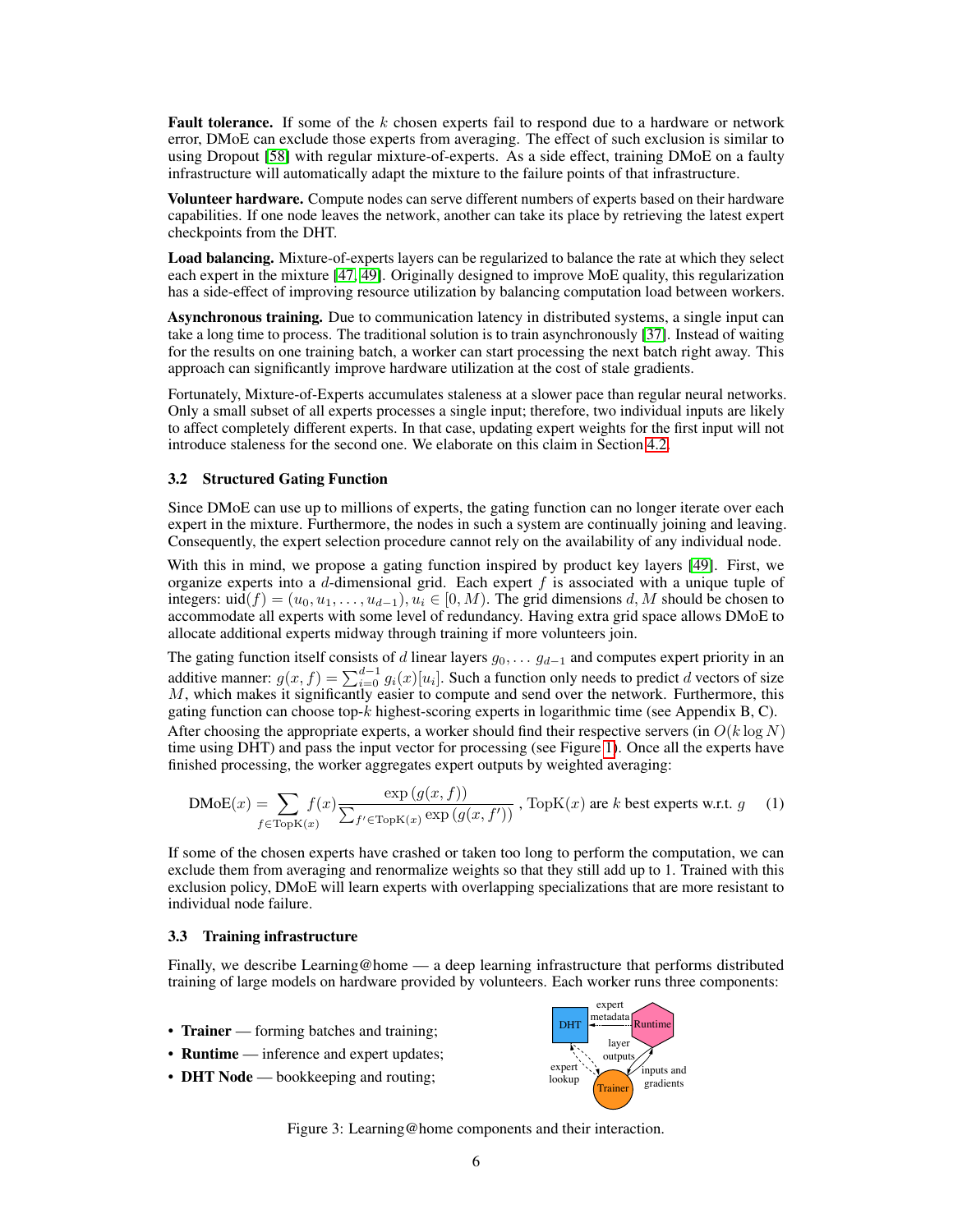Trainer generates batches and propagates them through the model. After forming a batch and converting it into an input vector, the trainer iterates over a sequence of DMoE layers and organizes forward and backward passes, as described in Sections [3.1](#page-4-3) and [3.2.](#page-5-0) Learning@home fully embraces the asynchronous training paradigm, where a trainer can process hundreds of concurrent batches.

Runtime is responsible for expert inference and training. This is the only process that has access to participant's GPU device(s). Once all the experts are initialized, runtime listens to the incoming connections from trainers and handles two types of requests:

- Forward: given inputs, compute and return expert outputs on these inputs (no side-effects);
- Backward: given inputs and gradients of loss function w.r.t. outputs, return gradients w.r.t. inputs and *update expert parameters by gradient descent*.

Since trainers can operate under latency, the runtime is not required to process all requests right away. Instead, it aggregates requests into batches for better GPU utilization.

The runtime process relies on gradient checkpointing to avoid storing intermediate expert activations [\[59,](#page-13-0) [60\]](#page-13-1). This choice means that the expert  $f_i(x)$  is called both during the forward and the backward passes. We elaborate on the role of gradient checkpointing in Appendix D.

DHT Node. The final component of Learning@home infrastructure is a DHT for bookkeeping. For simplicity, we use unmodified Kademlia protocol<sup>[7](#page-6-0)</sup>, leaving further investigation to future work.

Each runtime periodically announces its experts to the DHT, associating their identifiers with the address of that runtime and the current timestamp (details in Appendix C). Trainers can then use those entries to find the workers responsible for the chosen experts. In addition to timestamps, a runtime also regularly saves latest expert weights into the same DHT for persistence. The resulting infrastructure becomes elastic and fault-tolerant as long as it has enough active participants.

## 4 Experiments

The design of Learning@home was driven by two key assumptions: first, that MoE-based architectures can maintain high throughput under latency and second, that they can converge despite the presence of stale gradients. In this section we run several benchmarks in order to verify these assumptions. We intentionally focus on small-scale experiments to make them easier to reproduce and analyze. While solving practical vision and NLP problems is certainly our end goal, choosing a particular task would make it much harder to understand the general properties of our approach.

#### <span id="page-6-2"></span>4.1 Model throughput

Our first benchmark evaluates the performance of asynchronous training schemes under latency. We quantify this with training throughput, i.e., the number of training batches processed per second. To emulate the distributed training environment, we create a model from a large number of identical blocks distributed evenly across 4 NVIDIA GTX 1080 GPUs. We simulate network latency by adding an artificial delay after computation of each block. The delay time is sampled from the exponential distribution, which was shown to model latency well [\[61\]](#page-13-2).

Since our model size exceeds the memory limits of a single consumer GPU, the only mainstream paradigm that can compete with Learning@home is model parallel training. We also report the "upper bound" on training throughput by running the same computations with no network delays in a model parallel regime with pipelining similar to [\[4\]](#page-10-3). For Learning@home, we use 64 trainer processes to send requests to the runtime processes $8$ .

To measure the effect on blocks with different computation to communication ratio, we evaluate two popular block architectures. The first architecture is composed of 224 feed-forward blocks, each having hidden dimensions of  $1024 \rightarrow 4096 \rightarrow 4096 \rightarrow 1024$  with layer normalization and ReLU activations in between. These blocks are treated as separate "experts" and process batches of size 2048. The second architecture consists of 224 BERT-like Transformer blocks [\[7\]](#page-10-6) with hidden dimension 1024 and GELU activations [\[62\]](#page-13-3) applied to sequences of length 512 with batch size 4.

With this setup in mind, we can measure the throughput of the entire model as the time it takes to process 10 batches and dividing it by the total number of processed examples. These experiments were repeated 5 times for all methods to measure the mean and standard deviation of throughput.

<span id="page-6-0"></span> $^7$ In particular, publicly available Kademlia implementation from github.[com/bmuller/kademlia](github.com/bmuller/kademlia)

<span id="page-6-1"></span> $^8$ See the full setup: https://github.[com/mryab/learning-at-home#running-the-experiments](https://github.com/mryab/learning-at-home#running-the-experiments)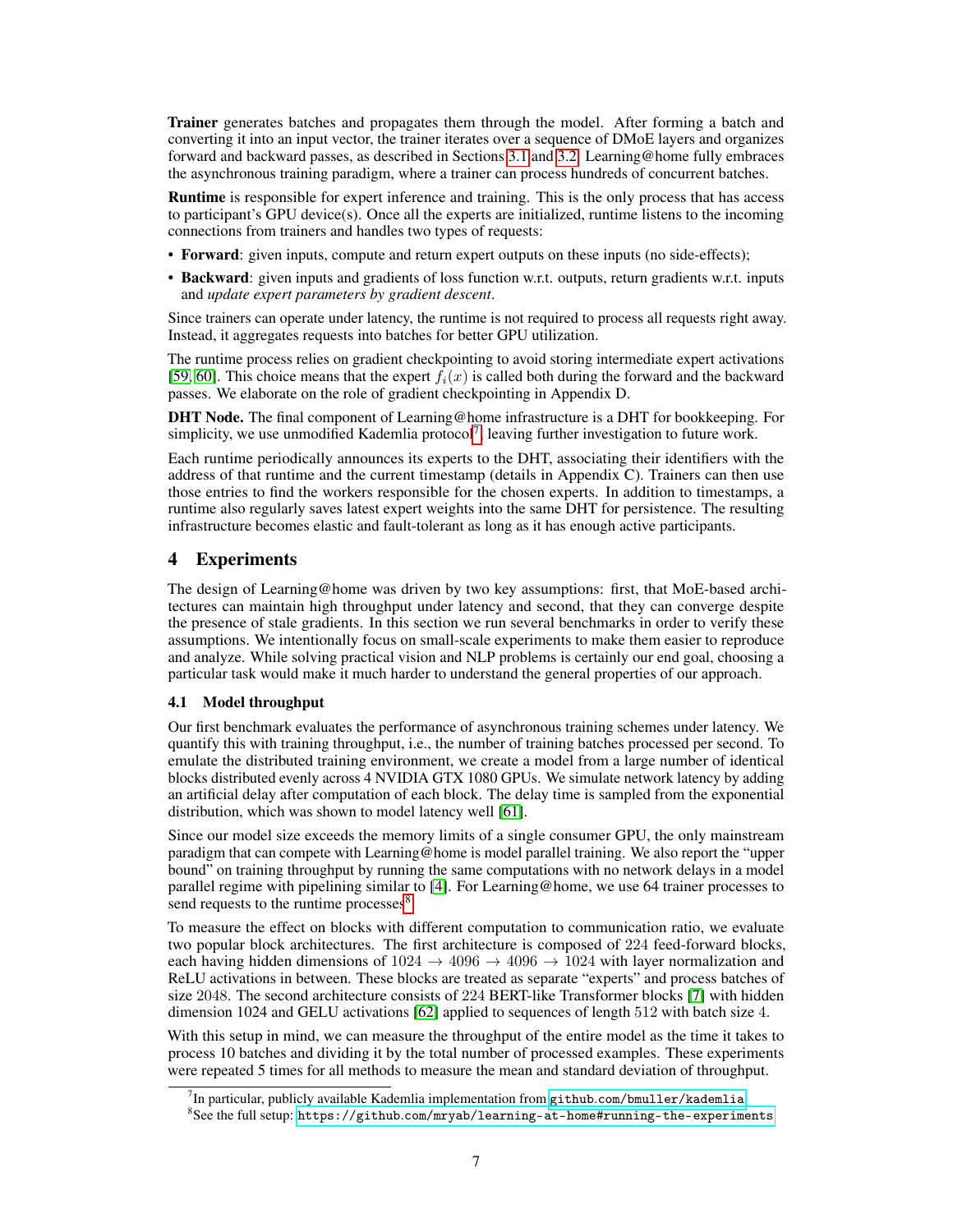Figure [4](#page-7-1) demonstrates that even with delay times approaching 200ms the asynchronous scheduler we have implemented as part of Learning@home maintains nearly the same throughput. In turn, model-parallel training throughput quickly degrades under latency, which is not surprising as it was not designed with slow communication in mind.

To verify the validity of our conclusions, we have conducted similar experiments on cloud GPU instances in different regions. This allows us to measure performance in a non-simulated scenario closer to the desired area of application. In particular, we rented 3 instances with Tesla K80 hosted in West US, East US, and West Europe with average network latency of  $92.49 \pm 32.42$  ms. The throughput values in Table [2](#page-7-1) are similar to results for simulated latencies (Figure [4\)](#page-7-1).

Finally, we tested the scalability of our infrastructure by deploying DHT nodes in the same cloud regions and measuring the latency of beam search (batch size 64, see Appendix C). Finding top-4 experts took  $317 \pm 58$ ms for 100 nodes,  $528 \pm 127$ ms for 1,000 nodes and  $764 \pm 106$ ms for 10,000 DHT nodes.

<span id="page-7-1"></span>

| Approach                                        | Feed-forward | Transformer<br>encoder |
|-------------------------------------------------|--------------|------------------------|
| Model parallel $7.23 \pm 0.06$ $0.01 \pm 0.001$ |              |                        |
| Learning@home $300.8 \pm 15.9$ $0.68 \pm 0.01$  |              |                        |

Table 2: Throughput (samples/s) for 3 cloud K80

in East US, West US and West Europe.

Figure 4: Throughput with simulated latency.

## <span id="page-7-0"></span>4.2 Convergence

Our second experiment aims to verify the robustness of DMoE to delayed updates. For this goal, we choose one of the simpler tasks in deep learning, namely the MNIST digit recognition dataset [\[63\]](#page-13-4), and compare convergence rates under varying network latency. All modern architectures can reliably solve this task, making it easier for us to isolate the effect of gradient staleness.

We evaluate four models: a traditional feed-forward model and three DMoE variations with different numbers of experts. The feed-forward network (FFN) consists of 4 stacked feed-forward blocks. Each block architecture is same as described in Section [4.1,](#page-6-2) but with half as many hidden units. In turn, its DMoE counterparts have four DMoE layers, each composed of blocks with 1/4 of the FFN size. Both DMoE-based models use only 4 experts at a time regardless of their total number, hence being computationally equivalent to the FFN baseline.

We train all models asynchronously in high-latency and low-latency scenarios, using the same distribution for delay. In the high-latency scenario, each of 64 workers is delayed for 1 second on average while processing a batch. This corresponds to 125ms for each forward and backward pass through DMoE. For low latency emulation, we use 16 workers and 100ms average delay. The third experiment simulates node failure: each expert does not respond to a request with probability 0.1.

The results are presented in Figure [5;](#page-7-2) as expected, the plots demonstrate that the higher latency scenario is more difficult for all models. However, the degree to which it affects the performance of DMoE architectures is much lower, especially for the largest of mixtures.

<span id="page-7-2"></span>

Figure 5: Convergence plots for feedforward models with different network latencies and failure rates. Pale areas on depict unbiased standard deviations over 5 runs.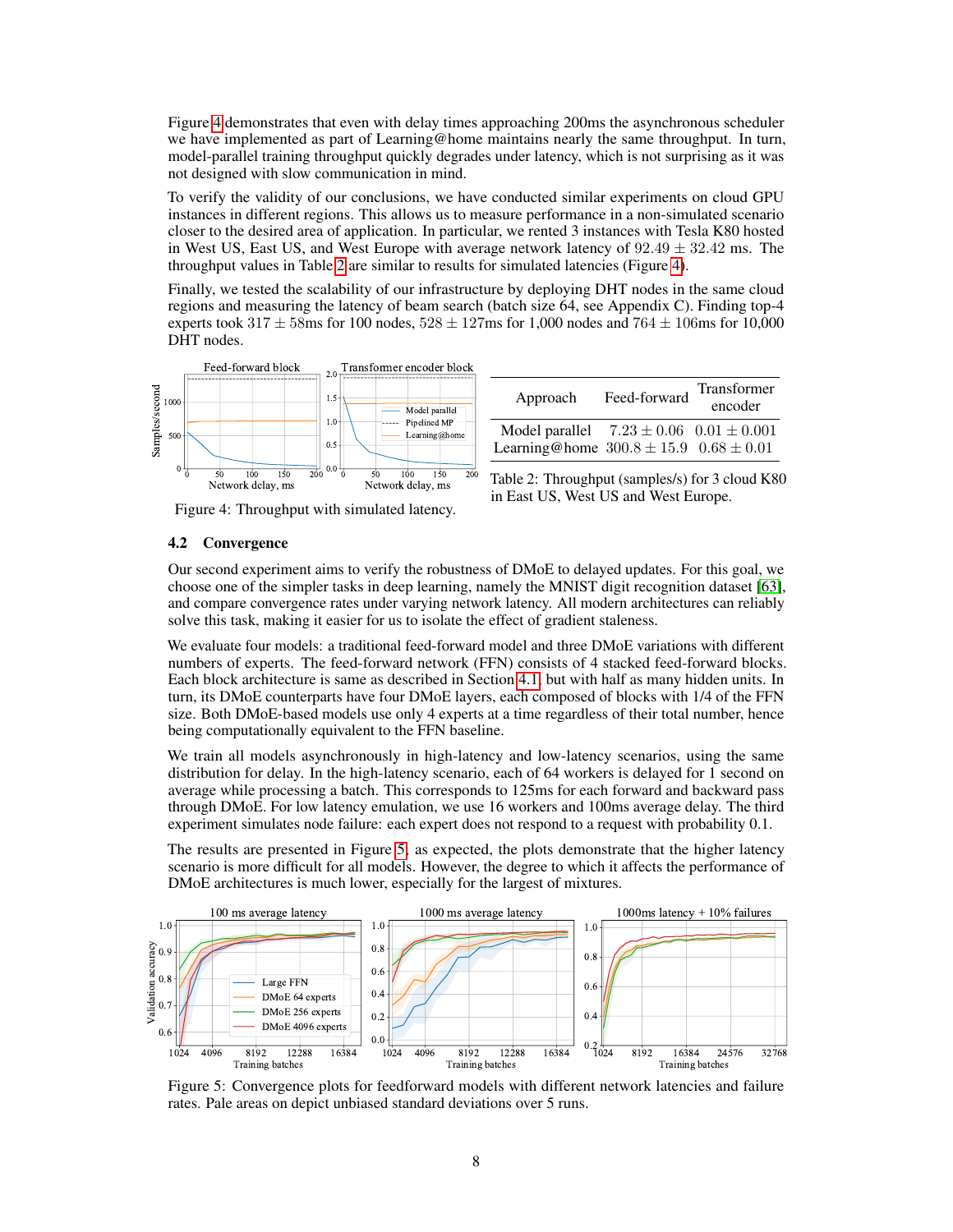#### 4.3 Language models

The third and final benchmark is neural language modeling. Specifically, we train Transformer-XL [\[64\]](#page-13-5) on the WikiText-2 [\[65\]](#page-13-6) dataset. Both baseline and DMoE models use official recommended parameters with additional regularization proposed in [\[66\]](#page-13-7).

<span id="page-8-0"></span>The base model contains 16 Transformer layers with the hidden size of 400 and 900 units in the feedforward layer. We also train a small baseline model with 200 hidden and 450 feedforward units. Our DMoE Transformer uses 256 experts split evenly between 16 layers. Each expert is a Transformer layer with the same dimensions as layers of the small baseline model. The DMoE layers route to top-4 experts, making our model roughly equivalent to base in terms of FLOPs per sample. Similarly to Section [4.2,](#page-7-0) we train DMoE with 32 trainers (batch size 1 each), 1000ms average latency, and 10% failure rate.



Figure 6: Convergence plots for Transformer language models on the WikiText-2 dataset. Pale areas on depict unbiased standard deviations over 5 runs.

The results depicted in Figure [6](#page-8-0) demonstrate a similar pattern to what was previously observed on feedforward networks. Curiously enough, we found that in this specific scenario the 10% failure rate has a positive effect on the DMoE performance. We attribute this effect to a form of dropout regularization that prevents our model from overfitting the limited training data.

## 5 Conclusion

The main purpose of this study is to convey the idea that one *can* train large neural networks on unreliable hardware. We propose a specialized layer and training infrastructure designed to meet the requirements of volunteer computing over the Internet. The preliminary experiments demonstrate that Learning@home can scale to thousands of nodes and successfully train popular model archetypes despite network latency and node failures.

We believe that decentralized deep learning will change the way we think about training neural networks. Instead of running isolated experiments, researchers and practitioners will be able to join forces and solve the biggest problems together. Instead of being confined to a single supercomputer, our models will naturally grow in capacity as more people and organizations around the world join in. We expand on the ramifications of deep learning decentralization in the broader impact statement.

However, reaching the full potential of this idea requires expertise not only in deep learning, but also information security, distributed systems, crowdsourcing and many other areas. We believe that this monumental task is best solved through scientific collaboration. To that end, we will continue to develop Learning@home as a public open-source project<sup>[9](#page-8-1)</sup>.

## Acknowledgements and funding

We would like to thank Artem Babenko and Vladimir Aliev for their invaluable assistance in both brainstorming and proofreading the final paper. We are also grateful to anonymous reviewers for their helpful suggestions on improving the presentation of the paper. Max Ryabinin was supported by Yandex and National Research University Higher School of Economics.

<span id="page-8-1"></span> $^{9}$ [https://learning-at-home](https://learning-at-home.github.io).github.io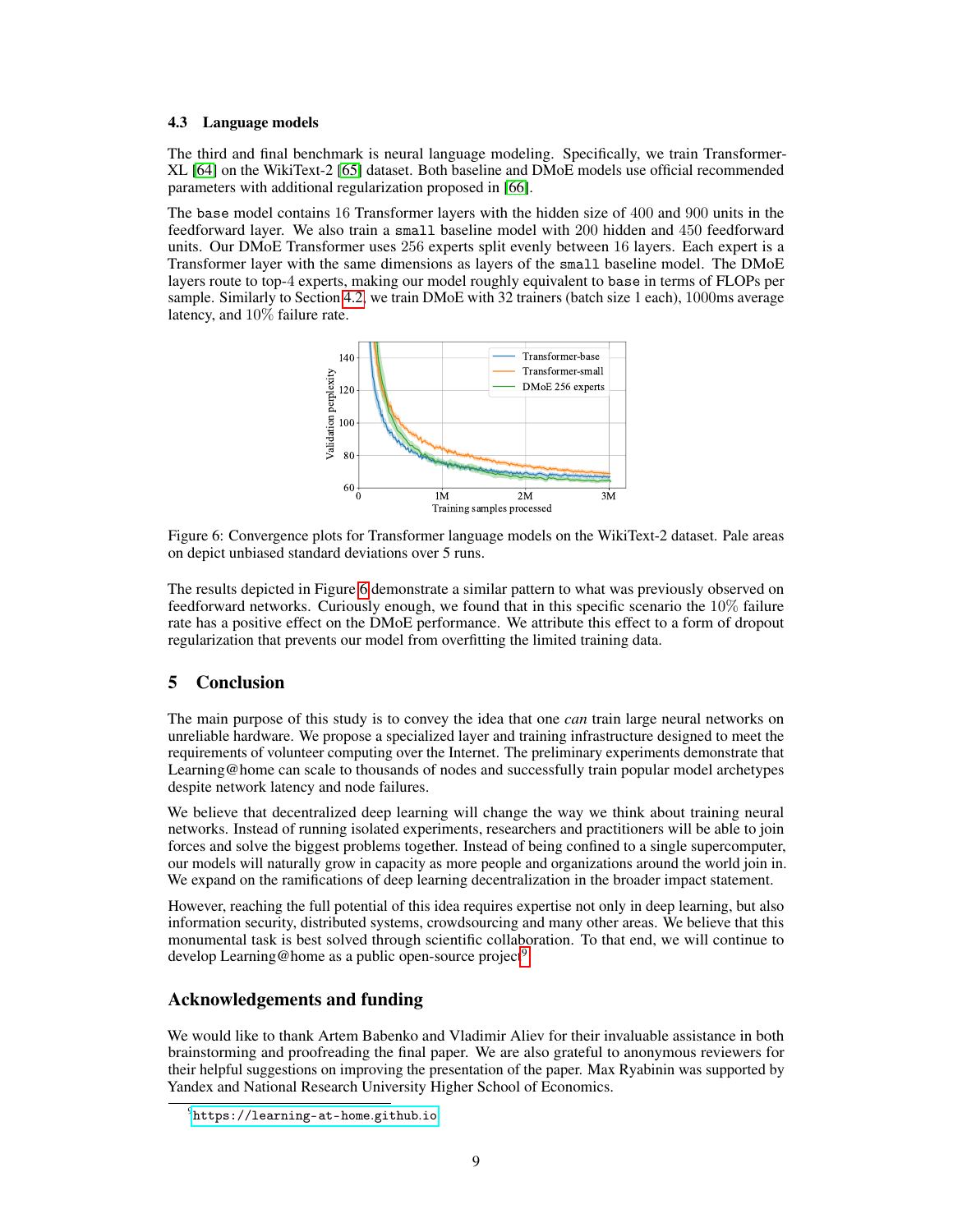## Broader Impact

The approach proposed in this work is only a prototype with limited direct consequences, but the long-term goal of training huge models with volunteer computing can have a lasting effect on both the research community and the general public.

#### Funding bias vs crowdsourcing bias

The main positive outcome we pursue is to let researchers harness volunteer computing and train models on the scale currently available only to large corporations. Ideally, a deep learning researcher with a promising idea will be able to amass the computation needed to realize this idea by involving volunteers. However, the project's appeal for volunteers depends on many factors such as subject area, current societal trends, and even researcher's personality.

For example, a project about teaching agents to play games [\[38\]](#page-11-19) or fighting global pandemics [\[67\]](#page-13-8) is likely to attract more resources than deep learning applied to soil science. In essence, volunteer computing is biased towards exciting or socially relevant research the same way as traditional HPC is biased towards the interests of those who fund it.

#### Alternative use and misuse

The proposed technology can be used with different economic models. If a deep learning system is immediately useful (e.g. for machine translation, information retrieval, etc), the participants could use it for their needs based on their contributions to training. This can take many forms: several labs combining their hardware and training larger models; a web-service that lets people contribute their compute instead of using ads/subscriptions; or simply a framework that someone can use to run distributed training across two or more datacenters.

Unfortunately, this also allows several opportunities for malicious use. If a machine is hacked, the attacker can use its compute unnoticed by the machine owner — much the same way that botnets are currently used to mine cryptocurrencies. Furthermore, due to decentalized nature even legitimate Learning@home projects can be hijacked by hackers.

#### **Security**

Using crowdsourced hardware makes Learning@home susceptible to attacks from malicious participants. There are multiple attack vectors already known in P2P community: denial of service attacks, Sybil attacks, Eclipse attacks and more [\[68,](#page-13-9) [69,](#page-13-10) [70,](#page-13-11) [71\]](#page-13-12). Fortunately, there are variations of the DHT protocol that make it resistant to said attacks: if a reader wishes to learn more about DHT security, we recommend starting with [\[68\]](#page-13-9).

Another source of vulnerability stems from the sequential nature of neural networks. If a single expert were to return incorrect (e.g. NaN) outputs or gradients, it could compromise the outputs of the entire network and even poison adjacent nodes through backpropagation. Recent studies expose similar attack patterns on federated learning systems [\[72,](#page-13-13) [73\]](#page-13-14).

The redundant nature of mixture-of-experts layers provides some degree of resistance against those attacks. A single malicious expert will only affect a small fraction of inputs that pass through this specific expert. Furthermore, a trainer with access to predictions from multiple experts could provide a higher degree of robustness by using statistical techniques (e.g., by ignoring outlier gradients). However, such techniques need to be carefully designed so as not to introduce harmful side effects.

#### The burden on the network

Finally, we would like to point out the potential harm that our approach can do to network infrastruc-ture. The experiments we ran in Section [4.1](#page-6-2) saturate with the bandwidth of  $100 - 200$ Mbps, most of which is tensors passed between experts and trainers.

This coincides with the typical home internet speed available in major cities of developed countries. However, not all ISPs design their infrastructure for users who always use up all their bandwidth. If too many Learning@home participants are located in one LAN or MAN, it can cause congestion or even failures in the network infrastructure.

Similar situations frequently took place in late 2000s due to growing popularity of BitTorrent for file sharing. Fortunately, the network infrastructure is continually improving, which leads us to believe that this problem will eventually be solved. Until then, we describe several ways to reduce network load of Learning@home in Appendix E.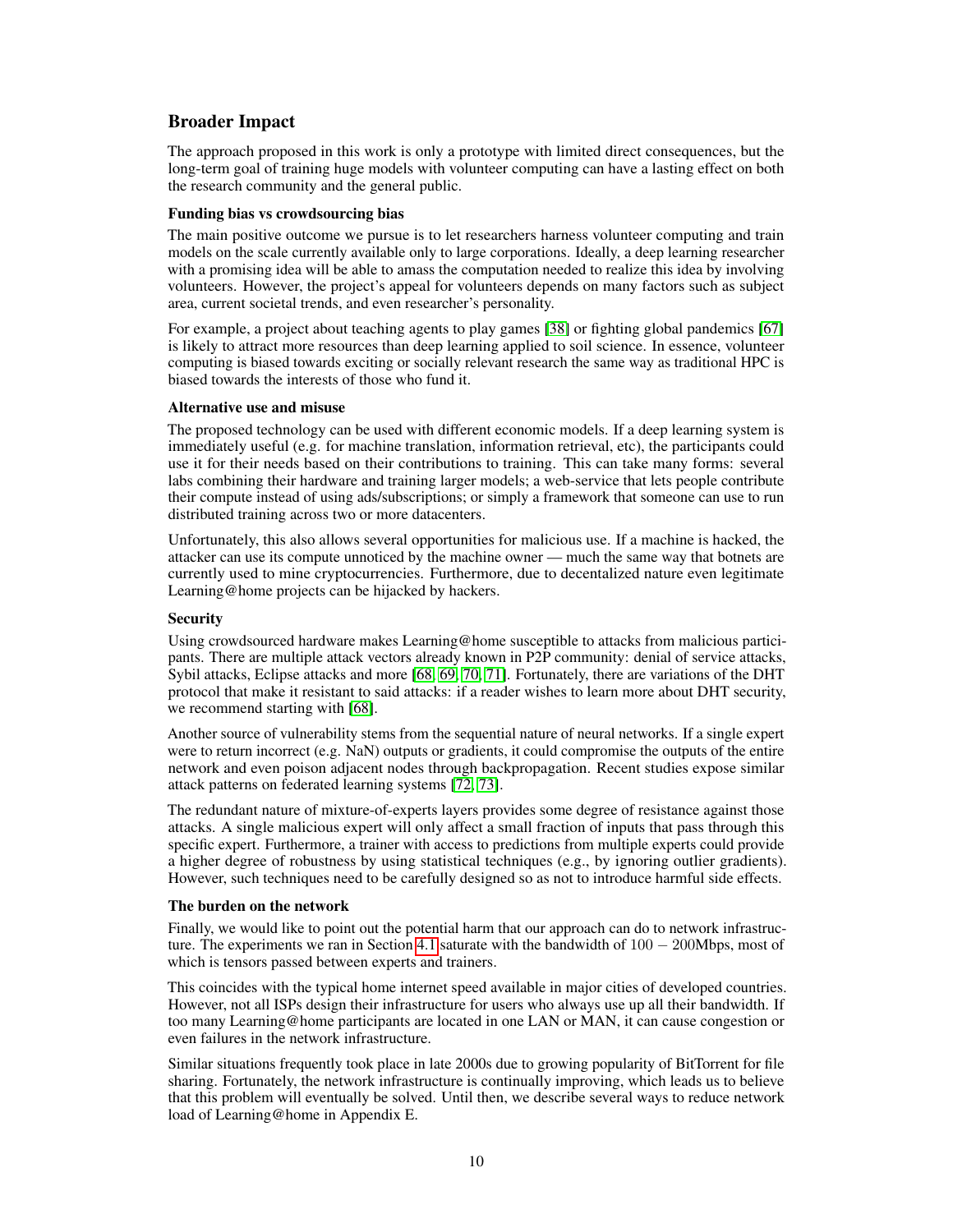#### References

- <span id="page-10-0"></span>[1] J. Deng, W. Dong, R. Socher, L.-J. Li, K. Li, and L. Fei-Fei. ImageNet: A Large-Scale Hierarchical Image Database. In *CVPR09*, 2009.
- <span id="page-10-1"></span>[2] Alex Krizhevsky, Ilya Sutskever, and Geoffrey E Hinton. Imagenet classification with deep convolutional neural networks. In F. Pereira, C. J. C. Burges, L. Bottou, and K. Q. Weinberger, editors, *Advances in Neural Information Processing Systems 25*, pages 1097–1105. Curran Associates, Inc., 2012.
- <span id="page-10-2"></span>[3] Kaiming He, Xiangyu Zhang, Shaoqing Ren, and Jian Sun. Deep residual learning for image recognition. *2016 IEEE Conference on Computer Vision and Pattern Recognition (CVPR)*, pages 770–778, 2015.
- <span id="page-10-3"></span>[4] Yanping Huang, Youlong Cheng, Ankur Bapna, Orhan Firat, Dehao Chen, Mia Chen, HyoukJoong Lee, Jiquan Ngiam, Quoc V Le, Yonghui Wu, et al. Gpipe: Efficient training of giant neural networks using pipeline parallelism. In *Advances in Neural Information Processing Systems*, pages 103–112, 2019.
- <span id="page-10-4"></span>[5] Alexander Kolesnikov, Lucas Beyer, Xiaohua Zhai, Joan Puigcerver, Jessica Yung, Sylvain Gelly, and Neil Houlsby. Large scale learning of general visual representations for transfer. *CoRR*, abs/1912.11370, 2019.
- <span id="page-10-5"></span>[6] Baoyuan Wu, Weidong Chen, Yanbo Fan, Yong Zhang, Jinlong Hou, Jie Liu, and Tong Zhang. Tencent ml-images: A large-scale multi-label image database for visual representation learning. *IEEE Access*, 7:172683–172693, 2019.
- <span id="page-10-6"></span>[7] Jacob Devlin, Ming-Wei Chang, Kenton Lee, and Kristina Toutanova. Bert: Pre-training of deep bidirectional transformers for language understanding. In *NAACL-HLT*, 2019.
- <span id="page-10-7"></span>[8] Yinhan Liu, Myle Ott, Naman Goyal, Jingfei Du, Mandar Joshi, Danqi Chen, Omer Levy, Mike Lewis, Luke Zettlemoyer, and Veselin Stoyanov. Roberta: A robustly optimized bert pretraining approach. *ArXiv*, abs/1907.11692, 2019.
- <span id="page-10-8"></span>[9] Jared Kaplan, Sam McCandlish, Tom Henighan, Tom B. Brown, Benjamin Chess, Rewon Child, Scott Gray, Alec Radford, Jeffrey Wu, and Dario Amodei. Scaling laws for neural language models, 2020.
- <span id="page-10-9"></span>[10] Tom B Brown, Benjamin Mann, Nick Ryder, Melanie Subbiah, Jared Kaplan, Prafulla Dhariwal, Arvind Neelakantan, Pranav Shyam, Girish Sastry, Amanda Askell, et al. Language models are few-shot learners. *arXiv preprint arXiv:2005.14165*, 2020.
- <span id="page-10-10"></span>[11] Mohammad Shoeybi, Mostofa Patwary, Raul Puri, Patrick LeGresley, Jared Casper, and Bryan Catanzaro. Megatron-lm: Training multi-billion parameter language models using gpu model parallelism. *arXiv preprint arXiv:1909.08053*, 2019.
- <span id="page-10-11"></span>[12] Rowan Zellers, Ari Holtzman, Hannah Rashkin, Yonatan Bisk, Ali Farhadi, Franziska Roesner, and Yejin Choi. Defending against neural fake news. In *Advances in Neural Information Processing Systems*, pages 9051–9062, 2019.
- <span id="page-10-12"></span>[13] Corby Rosset. Turing-nlg: A 17-billion-parameter language model by microsoft. https://www.microsoft.com/en-us/research/blog/turing-nlg-a-17-billion-parameter-languagemodel-by-microsoft/.
- <span id="page-10-13"></span>[14] Chuan Li. Demystifying gpt-3 language model: A technical overview. "[https://](https://lambdalabs.com/blog/demystifying-gpt-3) lambdalabs.[com/blog/demystifying-gpt-3](https://lambdalabs.com/blog/demystifying-gpt-3)".
- <span id="page-10-14"></span>[15] Elliot Turner. Estimate of GPT-3 training cost based on public cloud GPU/TPU cost models, from Elliot Turner's personal page (accessed on May 29, 2020).
- <span id="page-10-15"></span>[16] Stefan Larson, Christopher Snow, Michael Shirts, and Vijay Pande. Folding@home and genome@home: Using distributed computing to tackle previously intractable problems in computational biology. *arXiv*, 02 2009.
- <span id="page-10-16"></span>[17] C Adam-Bourdarios, D Cameron, A Filipčič, E Lancon, Wenjing Wu, et al. Atlas@ home: harnessing volunteer computing for hep. In *Journal of Physics: Conference Series*, volume 664, page 022009. IOP Publishing, 2015.
- <span id="page-10-17"></span>[18] Michael Gross. Folding research recruits unconventional help. In *Current Biology. 22 (2): R35–R38*, 2012.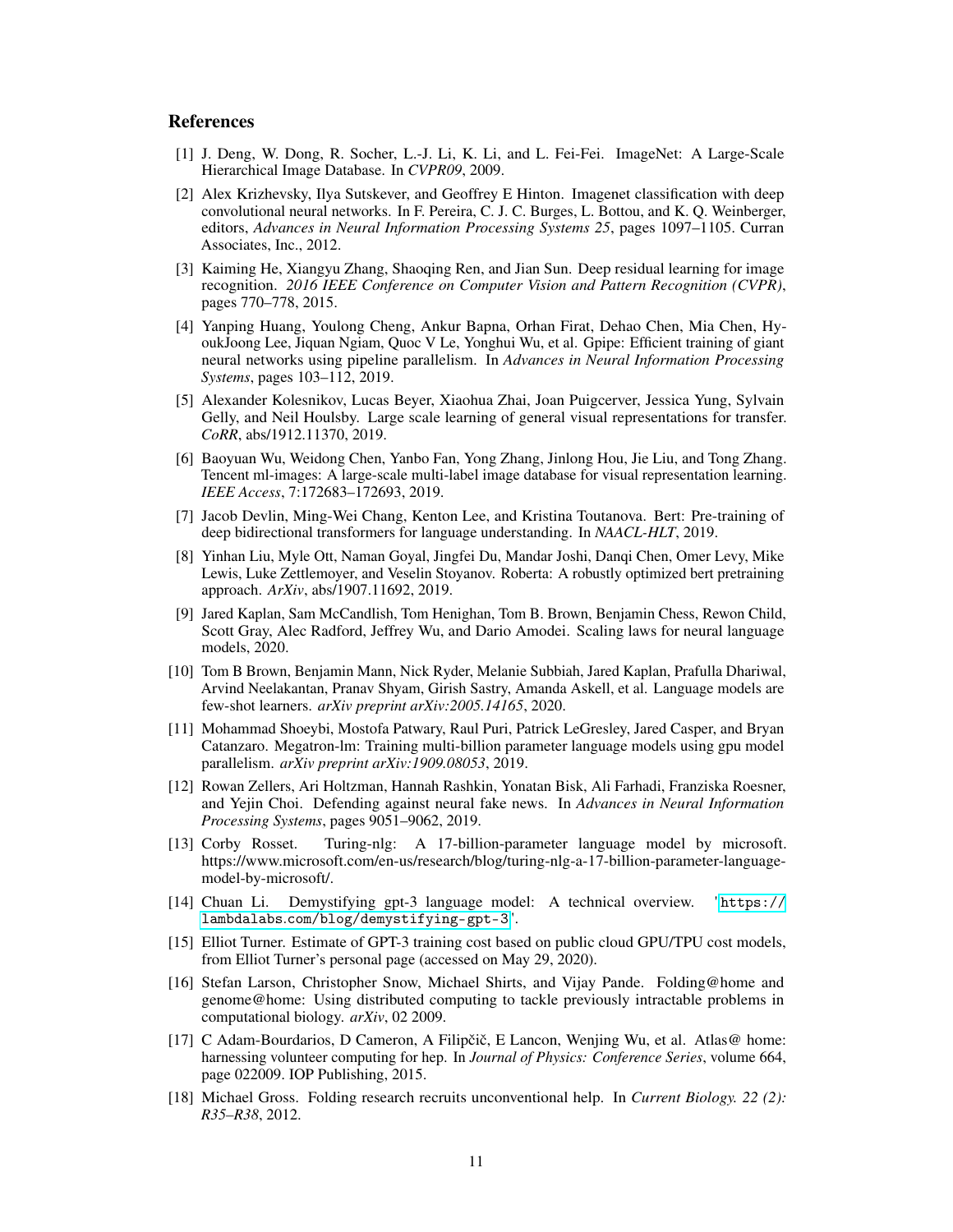- <span id="page-11-0"></span>[19] Tim Dettmers. 8-bit approximations for parallelism in deep learning. *ICLR*, 2015.
- <span id="page-11-1"></span>[20] Peng Sun, Wansen Feng, Ruobing Han, Shengen Yan, and Yonggang Wen. Optimizing network performance for distributed dnn training on gpu clusters: Imagenet/alexnet training in 1.5 minutes. *ArXiv*, abs/1902.06855, 2019.
- <span id="page-11-2"></span>[21] David P Anderson. Boinc: A system for public-resource computing and storage. In *Fifth IEEE/ACM international workshop on grid computing*, pages 4–10. IEEE, 2004.
- <span id="page-11-3"></span>[22] *Folding@home project timeline*. [https://foldingathome](https://foldingathome.org/project-timeline).org/project[timeline](https://foldingathome.org/project-timeline)(accessed on May 30, 2020).
- <span id="page-11-14"></span>[23] Speedtest global index for fixed broadband. https://www.speedtest.[net/global-index](https://www.speedtest.net/global-index) (accessed on 11.08.2020, bandwidth for top countries and general trend).
- <span id="page-11-15"></span>[24] Fuliang Li, Xingwei Wang, Tian Pan, and Jiahai Yang. A case study of ipv6 network performance: Packet delay, loss, and reordering. *Mathematical Problems in Engineering*, 2017, 2017.
- <span id="page-11-4"></span>[25] Leslie G Valiant. A bridging model for parallel computation. *Communications of the ACM*, 33(8):103–111, 1990.
- <span id="page-11-5"></span>[26] Priya Goyal, Piotr Dollár, Ross Girshick, Pieter Noordhuis, Lukasz Wesolowski, Aapo Kyrola, Andrew Tulloch, Yangqing Jia, and Kaiming He. Accurate, large minibatch sgd: Training imagenet in 1 hour, 2017.
- <span id="page-11-6"></span>[27] Yang You, Jing Li, Sashank Reddi, Jonathan Hseu, Sanjiv Kumar, Srinadh Bhojanapalli, Xiaodan Song, James Demmel, Kurt Keutzer, and Cho-Jui Hsieh. Large batch optimization for deep learning: Training bert in 76 minutes. In *International Conference on Learning Representations*, 2020.
- <span id="page-11-7"></span>[28] Benjamin Recht, Christopher Re, Stephen Wright, and Feng Niu. Hogwild: A lock-free approach to parallelizing stochastic gradient descent. In *Advances in neural information processing systems*, pages 693–701, 2011.
- <span id="page-11-8"></span>[29] Wei Zhang, Suyog Gupta, Xiangru Lian, and Ji Liu. Staleness-aware async-sgd for distributed deep learning. *arXiv preprint arXiv:1511.05950*, 2015.
- <span id="page-11-9"></span>[30] Sanghamitra Dutta, Gauri Joshi, Soumyadip Ghosh, Parijat Dube, and Priya Nagpurkar. Slow and stale gradients can win the race: Error-runtime trade-offs in distributed sgd. 03 2018.
- <span id="page-11-10"></span>[31] Samyam Rajbhandari, Jeff Rasley, Olatunji Ruwase, and Yuxiong He. Zero: Memory optimization towards training a trillion parameter models. 10 2019.
- <span id="page-11-11"></span>[32] Bowen Yang, Jian Zhang, Jonathan Li, Christopher Ré, Christopher R. Aberger, and Christopher De Sa. Pipemare: Asynchronous pipeline parallel dnn training. *ArXiv*, abs/1910.05124, 2019.
- <span id="page-11-12"></span>[33] Deepak Narayanan, Aaron Harlap, Amar Phanishayee, Vivek Seshadri, Nikhil R. Devanur, Gregory R. Ganger, Phillip B. Gibbons, and Matei Zaharia. Pipedream: Generalized pipeline parallelism for dnn training. In *Proceedings of the 27th ACM Symposium on Operating Systems Principles*, SOSP '19, page 1–15, New York, NY, USA, 2019. Association for Computing Machinery.
- <span id="page-11-13"></span>[34] Brendan McMahan, Eider Moore, Daniel Ramage, Seth Hampson, and Blaise Aguera y Arcas. Communication-efficient learning of deep networks from decentralized data. In *Artificial Intelligence and Statistics*, pages 1273–1282, 2017.
- <span id="page-11-16"></span>[35] Keith Bonawitz, Vladimir Ivanov, Ben Kreuter, Antonio Marcedone, H Brendan McMahan, Sarvar Patel, Daniel Ramage, Aaron Segal, and Karn Seth. Practical secure aggregation for privacy-preserving machine learning. In *Proceedings of the 2017 ACM SIGSAC Conference on Computer and Communications Security*, pages 1175–1191, 2017.
- <span id="page-11-17"></span>[36] T. Desell. Developing a volunteer computing project to evolve convolutional neural networks and their hyperparameters. In *2017 IEEE 13th International Conference on e-Science (e-Science)*, pages 19–28, 2017.
- <span id="page-11-18"></span>[37] Ekasit Kijsipongse, Apivadee Piyatumrong, and Suriya U-ruekolan. A hybrid gpu cluster and volunteer computing platform for scalable deep learning. *The Journal of Supercomputing*, 04 2018.
- <span id="page-11-19"></span>[38] Pascutto, Gian-Carlo and Linscott, Gary. Leela chess zero. 2019.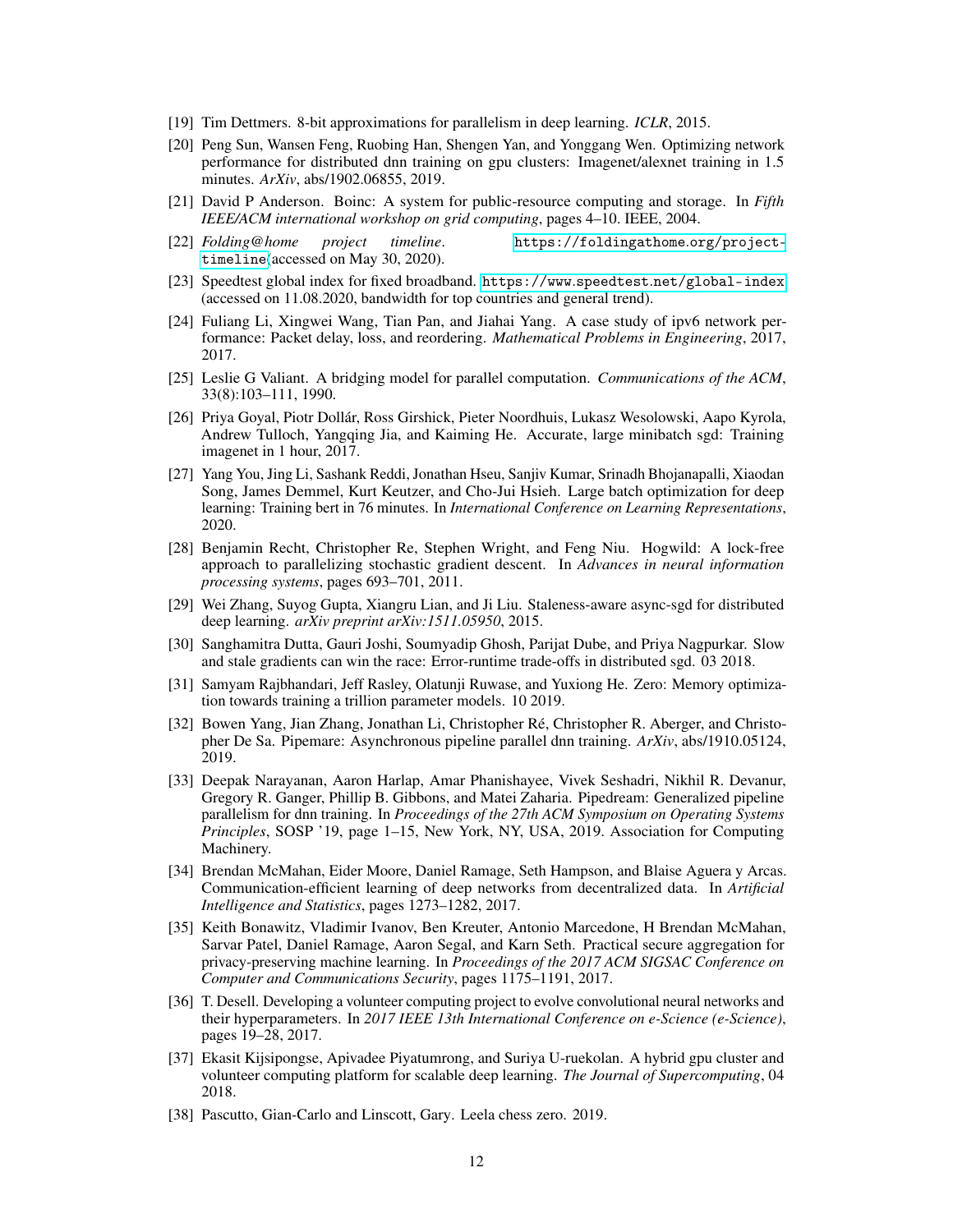- <span id="page-12-0"></span>[39] Robert A. Jacobs, Michael I. Jordan, Steven J. Nowlan, and Geoffrey E. Hinton. Adaptive mixtures of local experts. *Neural Computation*, 3(1):79–87, March 1991.
- <span id="page-12-1"></span>[40] Michael I Jordan and Robert A Jacobs. Hierarchical mixtures of experts and the em algorithm. *Neural computation*, 6(2):181–214, 1994.
- <span id="page-12-2"></span>[41] Bangpeng Yao, Dirk Walther, Diane Beck, and Li Fei-Fei. Hierarchical mixture of classification experts uncovers interactions between brain regions. In *Advances in Neural Information Processing Systems*, pages 2178–2186, 2009.
- <span id="page-12-3"></span>[42] Rahaf Aljundi, Punarjay Chakravarty, and Tinne Tuytelaars. Expert gate: Lifelong learning with a network of experts. pages 7120–7129, 07 2017.
- <span id="page-12-4"></span>[43] Carl E Rasmussen and Zoubin Ghahramani. Infinite mixtures of gaussian process experts. In *Advances in neural information processing systems*, pages 881–888, 2002.
- <span id="page-12-5"></span>[44] Ronan Collobert, Samy Bengio, and Yoshua Bengio. A parallel mixture of svms for very large scale problems. In *Advances in Neural Information Processing Systems*, pages 633–640, 2002.
- <span id="page-12-6"></span>[45] Babak Shahbaba and Radford Neal. Nonlinear models using dirichlet process mixtures. *Journal of Machine Learning Research*, 10(Aug):1829–1850, 2009.
- <span id="page-12-7"></span>[46] David Eigen, Marc'Aurelio Ranzato, and Ilya Sutskever. Learning factored representations in a deep mixture of experts. *arXiv preprint arXiv:1312.4314*, 2013.
- <span id="page-12-8"></span>[47] Noam Shazeer, Azalia Mirhoseini, Krzysztof Maziarz, Andy Davis, Quoc Le, Geoffrey Hinton, and Jeff Dean. Outrageously large neural networks: The sparsely-gated mixture-of-experts layer. *arXiv preprint arXiv:1701.06538*, 2017.
- <span id="page-12-9"></span>[48] Dmitry Lepikhin, H. Lee, Yuanzhong Xu, Dehao Chen, Orhan Firat, Y. Huang, M. Krikun, Noam Shazeer, and Z. Chen. Gshard: Scaling giant models with conditional computation and automatic sharding. *ArXiv*, abs/2006.16668, 2020.
- <span id="page-12-10"></span>[49] Guillaume Lample, Alexandre Sablayrolles, Marc´ Aurelio Ranzato, Ludovic Denoyer, and Herve Jegou. Large memory layers with product keys. In H. Wallach, H. Larochelle, A. Beygelzimer, F. dÁlché-Buc, E. Fox, and R. Garnett, editors, *Advances in Neural Information Processing Systems 32*, pages 8546–8557. Curran Associates, Inc., 2019.
- [50] Joan Puigcerver, Carlos Riquelme, Basil Mustafa, Cedric Renggli, André Susano Pinto, Sylvain Gelly, Daniel Keysers, and Neil Houlsby. Scalable transfer learning with expert models. *arXiv preprint arXiv:2009.13239*, 2020.
- <span id="page-12-11"></span>[51] Renu Tewari, Michael Dahlin, Harrick Vin, and John Kay. Beyond hierarchies: Design considerations for distributed caching on the internet. Technical report, Citeseer.
- <span id="page-12-12"></span>[52] Sylvia Ratnasamy, Paul Francis, Mark Handley, Richard Karp, and Scott Shenker. A scalable content-addressable network. In *Proceedings of the 2001 conference on Applications, technologies, architectures, and protocols for computer communications*, pages 161–172, 2001.
- <span id="page-12-13"></span>[53] Hari Balakrishnan, M Frans Kaashoek, David Karger, Robert Morris, and Ion Stoica. Looking up data in p2p systems. *Communications of the ACM*, 46(2):43–48, 2003.
- <span id="page-12-14"></span>[54] Antony Rowstron and Peter Druschel. Pastry: Scalable, decentralized object location, and routing for large-scale peer-to-peer systems. In *IFIP/ACM International Conference on Distributed Systems Platforms and Open Distributed Processing*, pages 329–350. Springer, 2001.
- <span id="page-12-15"></span>[55] Ben Zhao, Ling Huang, Jeremy Stribling, Sean Rhea, Anthony Joseph, and John Kubiatowicz. Tapestry: A resilient global-scale overlay for service deployment. *IEEE Journal on Selected Areas in Communications*, 22, 07 2003.
- <span id="page-12-16"></span>[56] Petar Maymounkov and David Mazieres. Kademlia: A peer-to-peer information system based on the xor metric. In *International Workshop on Peer-to-Peer Systems*, pages 53–65. Springer, 2002.
- <span id="page-12-17"></span>[57] M Frans Kaashoek and David R Karger. Koorde: A simple degree-optimal distributed hash table. In *International Workshop on Peer-to-Peer Systems*, pages 98–107. Springer, 2003.
- <span id="page-12-18"></span>[58] Nitish Srivastava, Geoffrey Hinton, Alex Krizhevsky, Ilya Sutskever, and Ruslan Salakhutdinov. Dropout: a simple way to prevent neural networks from overfitting. *The journal of machine learning research*, 15(1):1929–1958, 2014.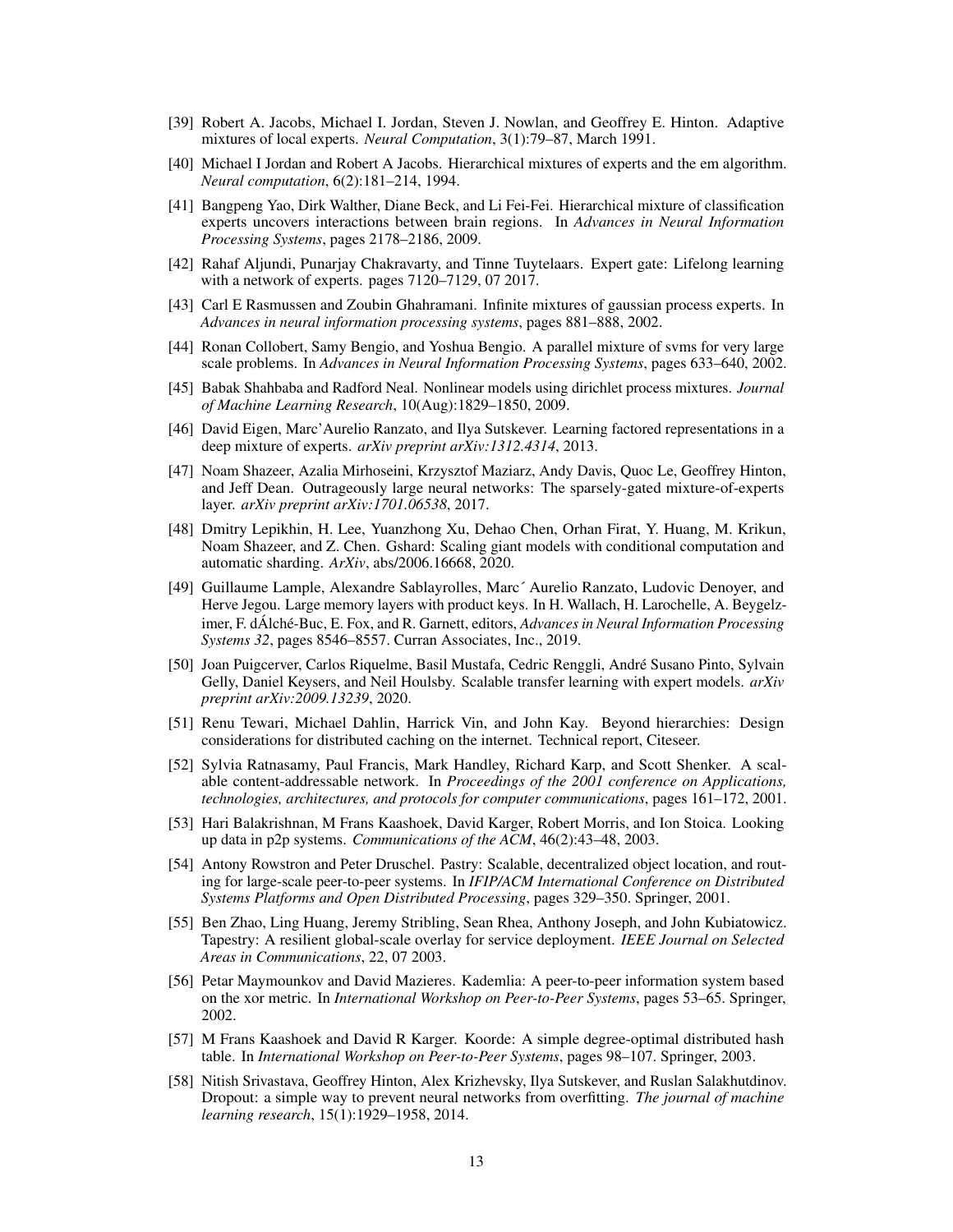- <span id="page-13-0"></span>[59] Andreas Griewank and Andrea Walther. Algorithm 799: revolve: an implementation of checkpointing for the reverse or adjoint mode of computational differentiation. *ACM Transactions on Mathematical Software (TOMS)*, 26(1):19–45, 2000.
- <span id="page-13-1"></span>[60] Tianqi Chen, Bing Xu, Chiyuan Zhang, and Carlos Guestrin. Training deep nets with sublinear memory cost. *arXiv preprint arXiv:1604.06174*, 2016.
- <span id="page-13-2"></span>[61] Andrei M Sukhov, MA Astrakhantseva, AK Pervitsky, SS Boldyrev, and AA Bukatov. Generating a function for network delay. *Journal of High Speed Networks*, 22(4):321–333, 2016.
- <span id="page-13-3"></span>[62] Dan Hendrycks and Kevin Gimpel. Gaussian error linear units (gelus), 2016.
- <span id="page-13-4"></span>[63] Yann LeCun, Léon Bottou, Yoshua Bengio, and Patrick Haffner. Gradient-based learning applied to document recognition. *Proceedings of the IEEE*, 86(11):2278–2324, 1998.
- <span id="page-13-5"></span>[64] Zihang Dai, Zhilin Yang, Yiming Yang, Jaime G Carbonell, Quoc Le, and Ruslan Salakhutdinov. Transformer-xl: Attentive language models beyond a fixed-length context. In *Proceedings of the 57th Annual Meeting of the Association for Computational Linguistics*, pages 2978–2988, 2019.
- <span id="page-13-6"></span>[65] 2016 Stephen Merity et al. Wikitext-2.
- <span id="page-13-7"></span>[66] Tim Dettmers. https://github.com/TimDettmers/transformer-xl/tree/wikitext2.
- <span id="page-13-8"></span>[67] [https://foldingathome](https://foldingathome.org/covid19/).org/covid19/(accessed on June 4, 2020).
- <span id="page-13-9"></span>[68] Guido Urdaneta, Guillaume Pierre, and Maarten Van Steen. A survey of dht security techniques. *ACM Computing Surveys (CSUR)*, 43(2):1–49, 2011.
- <span id="page-13-10"></span>[69] Liang Wang and Jussi Kangasharju. Real-world sybil attacks in bittorrent mainline dht. In *2012 IEEE Global Communications Conference (GLOBECOM)*, pages 826–832. IEEE, 2012.
- <span id="page-13-11"></span>[70] Baruch Awerbuch and Christian Scheideler. A denial-of-service resistant dht. In *International Symposium on Distributed Computing*, pages 33–47. Springer, 2007.
- <span id="page-13-12"></span>[71] Zied Trifa and Maher Khemakhem. Sybil nodes as a mitigation strategy against sybil attack. *Procedia Computer Science*, 32:1135–1140, 2014.
- <span id="page-13-13"></span>[72] Eugene Bagdasaryan, Andreas Veit, Yiqing Hua, Deborah Estrin, and Vitaly Shmatikov. How to backdoor federated learning. *arXiv preprint arXiv:1807.00459*, 2018.
- <span id="page-13-14"></span>[73] Arjun Nitin Bhagoji, Supriyo Chakraborty, Prateek Mittal, and Seraphin Calo. Analyzing federated learning through an adversarial lens. *arXiv preprint arXiv:1811.12470*, 2018.
- [74] Adam Paszke, Sam Gross, Francisco Massa, Adam Lerer, James Bradbury, Gregory Chanan, Trevor Killeen, Zeming Lin, Natalia Gimelshein, Luca Antiga, et al. Pytorch: An imperative style, high-performance deep learning library. In *Advances in Neural Information Processing Systems*, pages 8024–8035, 2019.
- <span id="page-13-15"></span>[75] Chuan Li Stephen Balaban. Deep learning gpu benchmarks, lambda labs website, 2018/10/08.
- <span id="page-13-16"></span>[76] Samuel Horvath, Chen-Yu Ho, Ludovit Horvath, Atal Narayan Sahu, Marco Canini, and Peter Richtárik. Natural compression for distributed deep learning. *CoRR*, abs/1905.10988, 2019.
- <span id="page-13-17"></span>[77] Xiao Sun, Jungwook Choi, Chia-Yu Chen, Naigang Wang, Swagath Venkataramani, Vijayalakshmi (Viji) Srinivasan, Xiaodong Cui, Wei Zhang, and Kailash Gopalakrishnan. Hybrid 8-bit floating point (hfp8) training and inference for deep neural networks. In H. Wallach, H. Larochelle, A. Beygelzimer, F. dÁlché-Buc, E. Fox, and R. Garnett, editors, *Advances in Neural Information Processing Systems 32*, pages 4901–4910. Curran Associates, Inc., 2019.
- <span id="page-13-18"></span>[78] Wan-Duo Kurt Ma, J. P. Lewis, and W. Bastiaan Kleijn. The hsic bottleneck: Deep learning without back-propagation, 2019.
- <span id="page-13-19"></span>[79] Max Jaderberg, Wojciech Marian Czarnecki, Simon Osindero, Oriol Vinyals, Alex Graves, David Silver, and Koray Kavukcuoglu. Decoupled neural interfaces using synthetic gradients. In *Proceedings of the 34th International Conference on Machine Learning-Volume 70*, pages 1627–1635. JMLR. org, 2017.
- <span id="page-13-20"></span>[80] Esteban Real, Sherry Moore, Andrew Selle, Saurabh Saxena, Yutaka Leon Suematsu, Jie Tan, Quoc V Le, and Alexey Kurakin. Large-scale evolution of image classifiers. In *Proceedings of the 34th International Conference on Machine Learning-Volume 70*, pages 2902–2911. JMLR. org, 2017.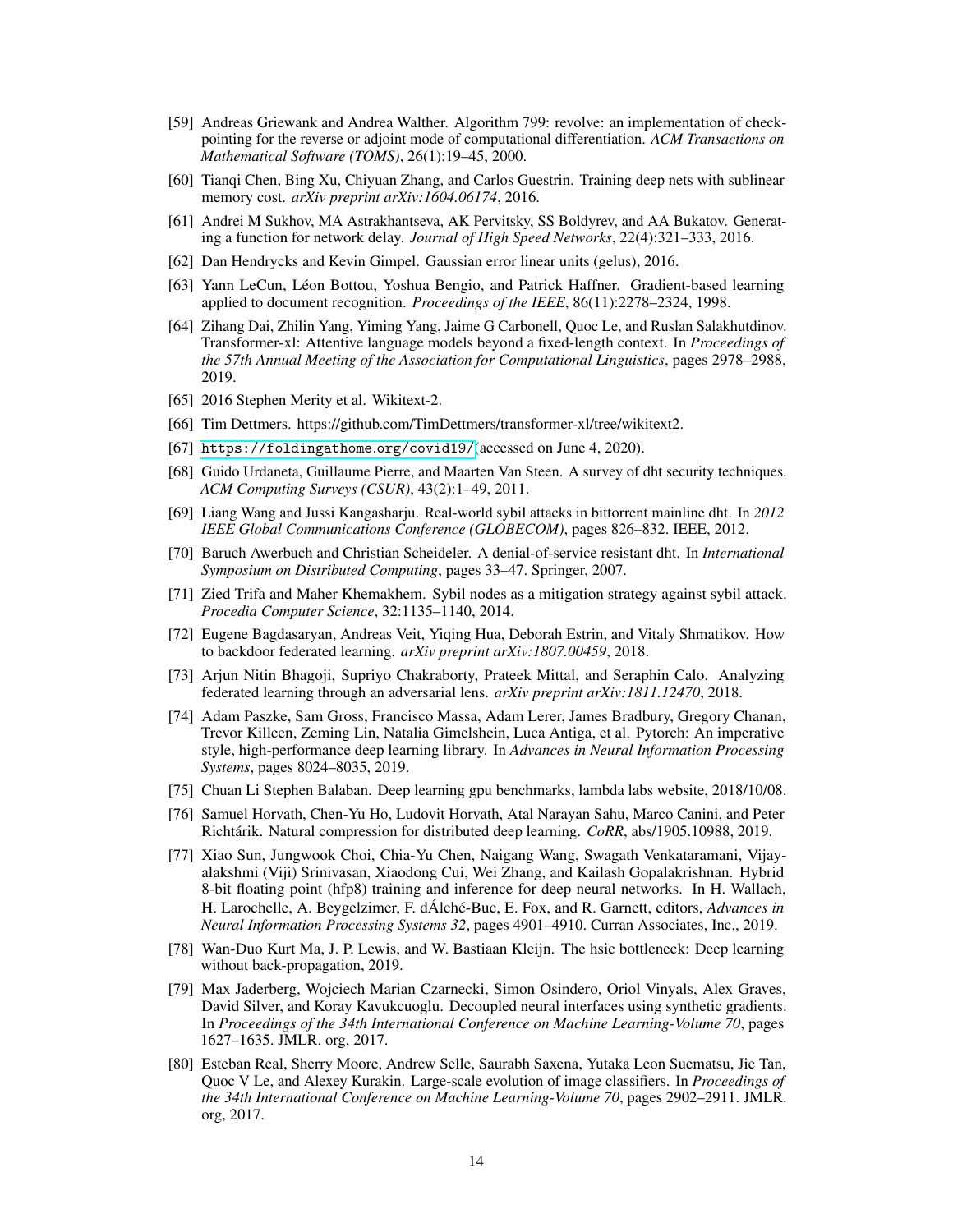## A Cost and performance estimate of \$2500 desktop PCs

According to several PC building websites ([https://pcpartpicker](https://pcpartpicker.com).com, [https://newegg](https://newegg.com).com), most popular \$2250–2750 desktops are equipped with RTX 2080/2080Ti or GTX 1080Ti GPU. These GPUs are 50–80% as fast as Tesla V100 for deep learning [\[75\]](#page-13-15). As a rough estimate, the combined throughput of 10,000 desktops is 8–15 times that of server pod with 512 V100 GPUs.

## B A primer on Distributed Hash Tables

On a high level, DHT is a dictionary that can be accessed by every participant. Each key-value pair is stored on a small subset of peers determined by the hash function of the key.

- Each participant has a unique identifier (ID) that is sampled uniformly from the space possible outputs of the hash function.
- When storing a (key, value) pair, one should search for k peers whose IDs are closest to hash(key). Then, request each of these k peers to store the (key, value) pair.
- When retrieving a value for a key, one should compute hash( $key$ ), search for peers with IDs similar to that hash value and request value from those peers.

Specific DHT variants such as Chord [\[53\]](#page-12-13) or Kademlia [\[56\]](#page-12-16) employ different hash types and different algorithms for finding nearest peers. For instance, Kademlia DHT selects nearest peers based on the XOR distance function:  $d(x, y) = \text{int}(x \oplus y)$ .

Each participant is directly aware of only a small subset of DHT peers. When storing or retrieving a key, the participant requests additional peers from its neighbors in a semi-greedy search, minimizing XOR distance until it finds k nearest peers. In Kademlia, nodes form a special navigable graph structure that lets them find nearest peers in at most  $O(k + \log_2 N)$  requests to other DHT peers, where  $N$  is the total number of participants.

## C Finding best experts across the DHT

Recall that the gating function is defined as

$$
g(x, f) = \sum_{i=0}^{d-1} g_i(x)[u_i],
$$

where  $g_0, \ldots, g_{d-1}$  are linear layers,  $u_i$  is the i-th component of the expert unique identifier  $\text{uid}(f)$ , and [k] takes k-th component of a vector. Our objective is to find k experts with largest  $q(x, \cdot)$ . In a centralized setting, one can find k largest scores from each linear layer  $q_i$  using the algorithm described in [\[49\]](#page-12-10).

Unfortunately, in our case not all combinations of indices correspond to valid experts. Therefore, we developed a specialized beam search algorithm similar to the one used in machine translation. The core idea is to start with top- $k$  indices along the first grid dimension and add one dimension at a time.

In order for this algorithm to work, participants maintain the following information on the DHT:

- For every expert UID, store its server address and the timestamp;
- For every prefix in expert UID, store all suffixes corresponding to active experts and the timestamp.

For instance, if there are 6 experts: "ffn.1.3", "ffn.2.1", "ffn.2.2", "ffn.2.6" and "ffn.3.2" and "ffn.3.5"; the DHT will contain the following information:

|  | Key  ffn.1.*   ffn.2.*   ffn.3.*  ffn.1.3   ffn.2.1   ffn.2.2   ffn.2.6   ffn.3.2   ffn.3.5                                 |  |  |  |  |
|--|-----------------------------------------------------------------------------------------------------------------------------|--|--|--|--|
|  | Value $\left  [3], t_1 \right  [1, 2, 6], t_2 \left  [2, 5], t_3 \right $ [Address of a server that hosts the given expert] |  |  |  |  |

Figure 7: DHT keys and values for 6 experts defined above, t corresponds to last update timestamp.